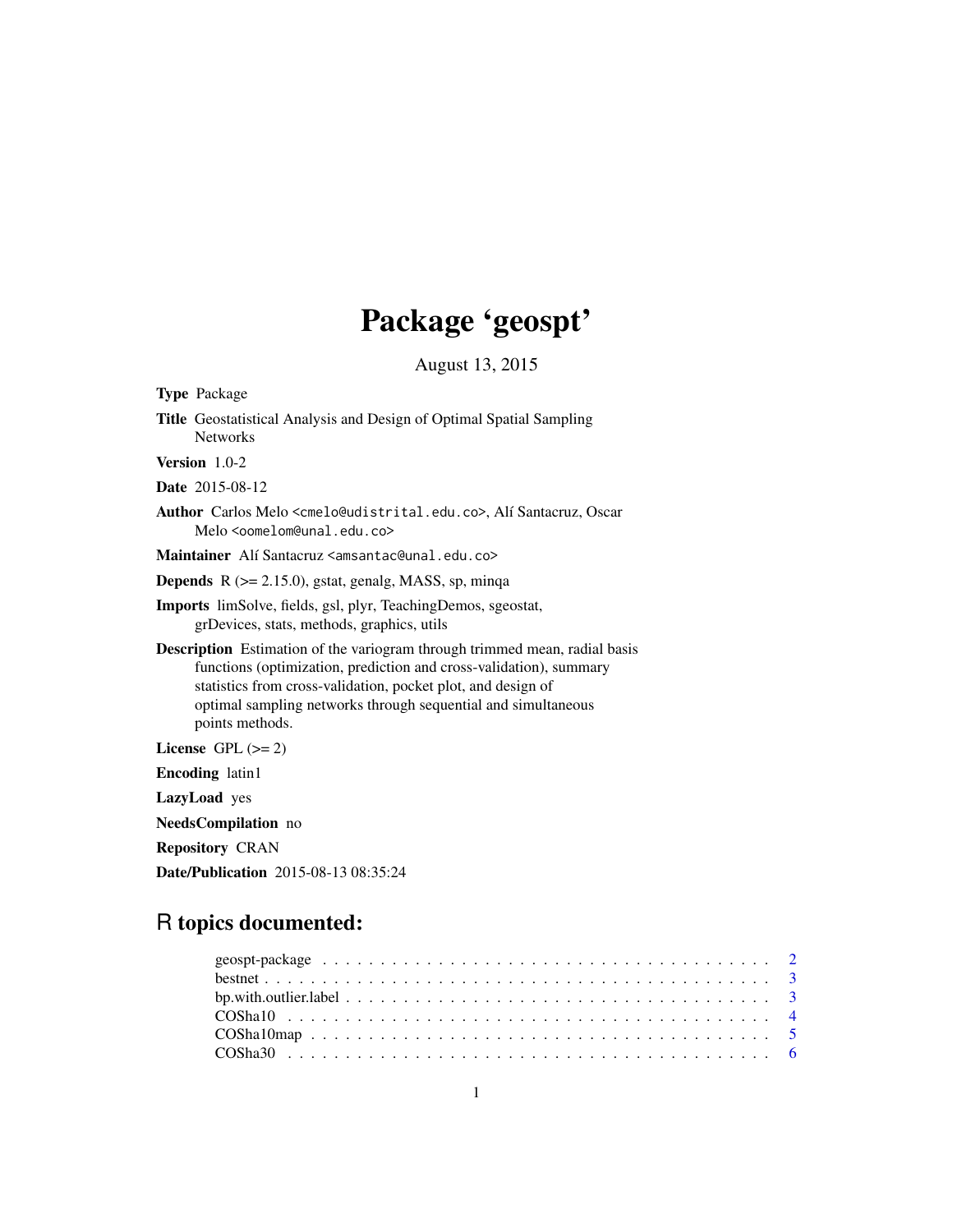# <span id="page-1-0"></span>2 geospt-package

| Index |  |  |  |  |  |  |  |  |  |  |  |  |  |  |  |  | 32 |
|-------|--|--|--|--|--|--|--|--|--|--|--|--|--|--|--|--|----|

geospt-package *Geostatistical Analysis and Design of Optimal Spatial Sampling Networks*

# Description

A set of functions for: estimation of the variogram through trimmed mean, radial basis functions (optimization, prediction and cross-validation), summary statistics from cross-validation, pocket plot, and design of optimal sampling networks through sequential and simultaneous points methods

# Details

| Package:  | geospt     |
|-----------|------------|
| Type:     | Package    |
| Version:  | $1.0 - 2$  |
| Date:     | 2015-08-12 |
| License:  | $GPL (=2)$ |
| LazyLoad: | yes        |

# Author(s)

Carlos Melo <cmelo@udistrital.edu.co>, Alí Santacruz, Oscar Melo <oomelom@unal.edu.co Maintainer: Alí Santacruz <amsantac@unal.edu.co>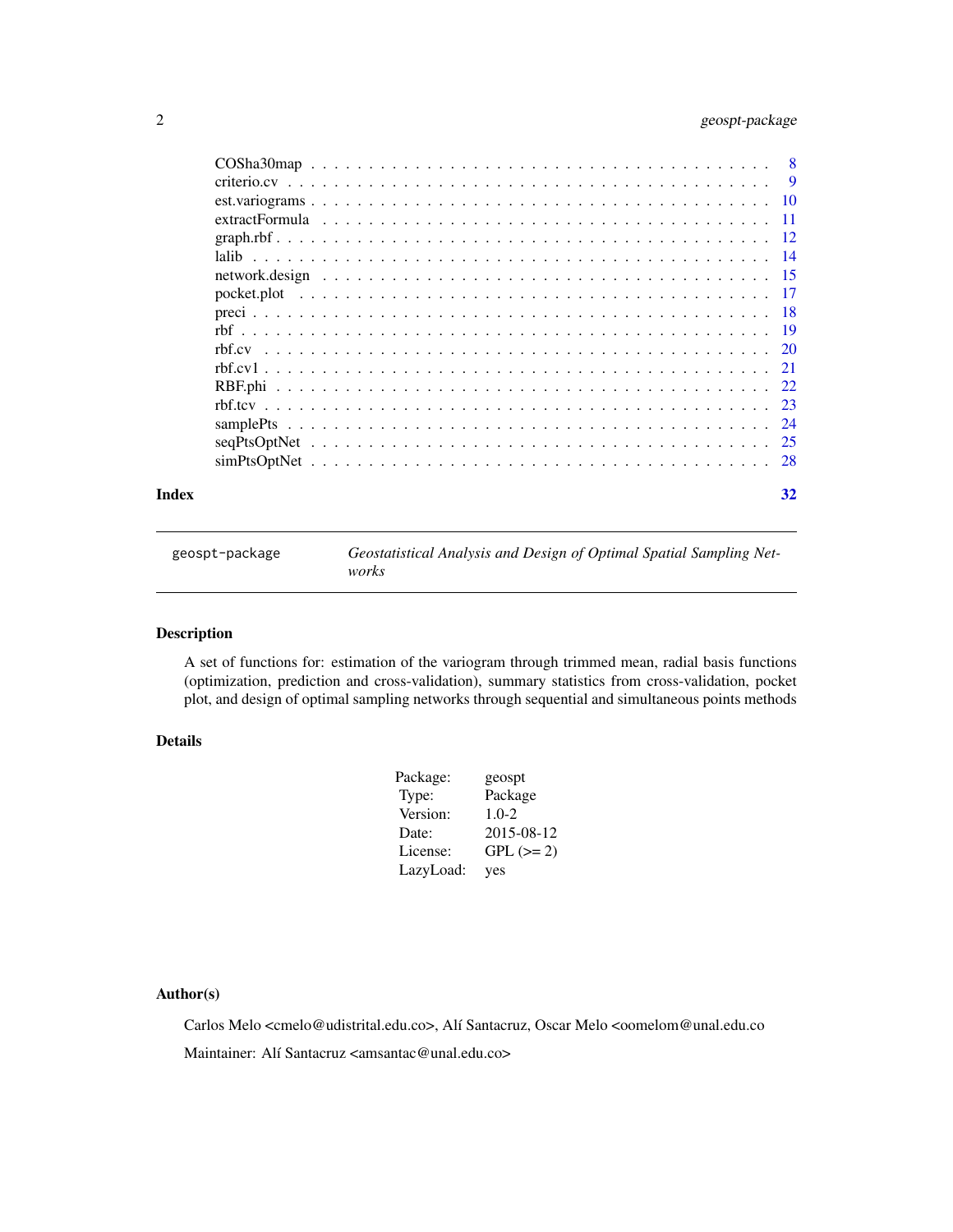#### <span id="page-2-0"></span>bestnet 3

# See Also

[rbf](#page-18-1), [est.variograms](#page-9-1), [seqPtsOptNet](#page-24-1), [simPtsOptNet](#page-27-1)

bestnet *Generate a SpatialPoints object corresponding to the best result obtained in an optimized network*

#### Description

Generate a SpatialPoints object with the *x* and *y* coordinates corresponding to the best result obtained in an optimized network. The parameter to be passed to this function must be the result of [seqPtsOptNet](#page-24-1) or [simPtsOptNet](#page-27-1)

#### Usage

bestnet(optimnet)

# Arguments

optimnet object of class rbga resulting from [seqPtsOptNet](#page-24-1) or [simPtsOptNet](#page-27-1)

#### Value

a SpatialPoints object

# See Also

See function [rbga](#page-0-0) in the genalg package; for examples see [seqPtsOptNet](#page-24-1) and [simPtsOptNet](#page-27-1)

bp.with.outlier.label *geospt internal function*

# Description

geospt internal function

# Note

This function is not meant to be called by users directly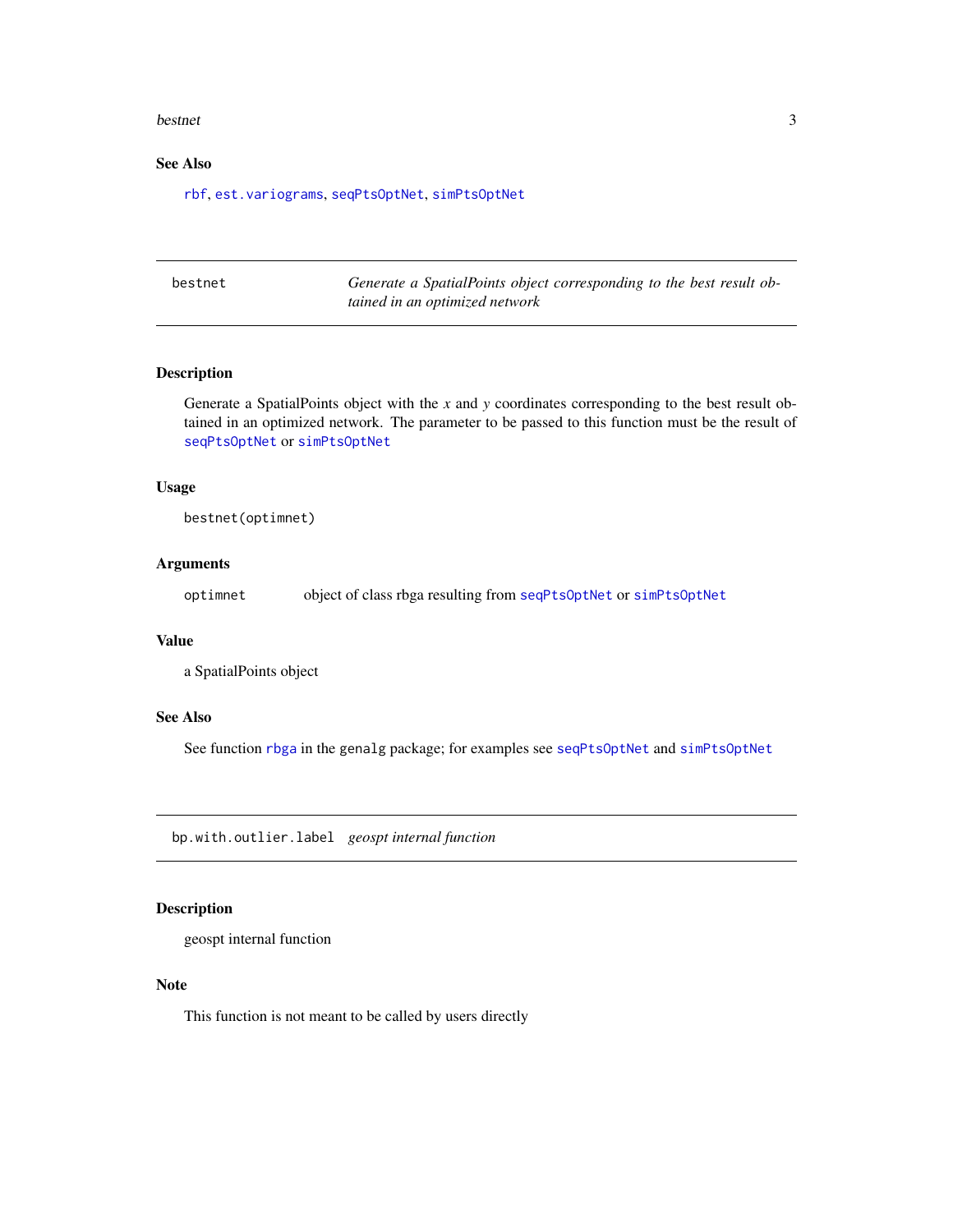#### <span id="page-3-1"></span><span id="page-3-0"></span>Description

Soil organic carbon database of samples taken in several soil and land cover types at La Libertad Research Center at a sampling depth of 0-10 cm

### Usage

data(COSha10)

# Format

A data frame with 122 observations on the following 10 variables:

ID ID of each sampling site

x *x*-coordinate of each site. Spatial reference system: UTM 18N

y *y*-coordinate of each site. Spatial reference system: UTM 18N

DA10 measured soil bulk density  $(g \text{ cm}^{-3})$ 

CO10 measured soil carbon concentration  $(\%)$ 

COB1r land cover at each sampling site in 2007. See details below

S\_UDS soil type at each sampling site. See details below

COSha10 calculated total soil carbon stock (t ha<sup>-1</sup>). See details below

Cor4DAidep total soil carbon stock  $(t \, ha^{-1})$  corrected by soil compaction factors

CorT corrected total soil carbon stock with Box-Cox transformation applied

# Details

A total of 150 samples for a 0-10 cm depth was collected and analyzed for soil bulk density and organic carbon concentration in 2007 at La Libertad Research Center in Villavicencio, Colombia. The samples were taken in soils under different land cover types: rice crops (Az), citrus crops (Ci), forest plantations (Cpf), annual crops (Ctv), grasses (P), and oil palm crops (Pl). In the soil type names, the first two letters correspond to the short name of the soil series, the lower-case letters indicate the slope class, and the number denotes the type of soil drainage.

Total soil carbon stock  $COSha$  was calculated as follows (Guo & Gifford, 2002):

$$
COSha = DA * CO * d
$$

where DA is soil bulk density (g cm<sup>-3</sup>), CO is soil organic carbon concentration (%) and d is sampling depth (cm).

Given that the data did not fit a normal distribution, a Box-Cox transformation was applied (Box & Cox, 1964). Some samples were discarded for the design of sampling networks. The complete database and description can be found in Santacruz (2010) and in Santacruz et al., (2014).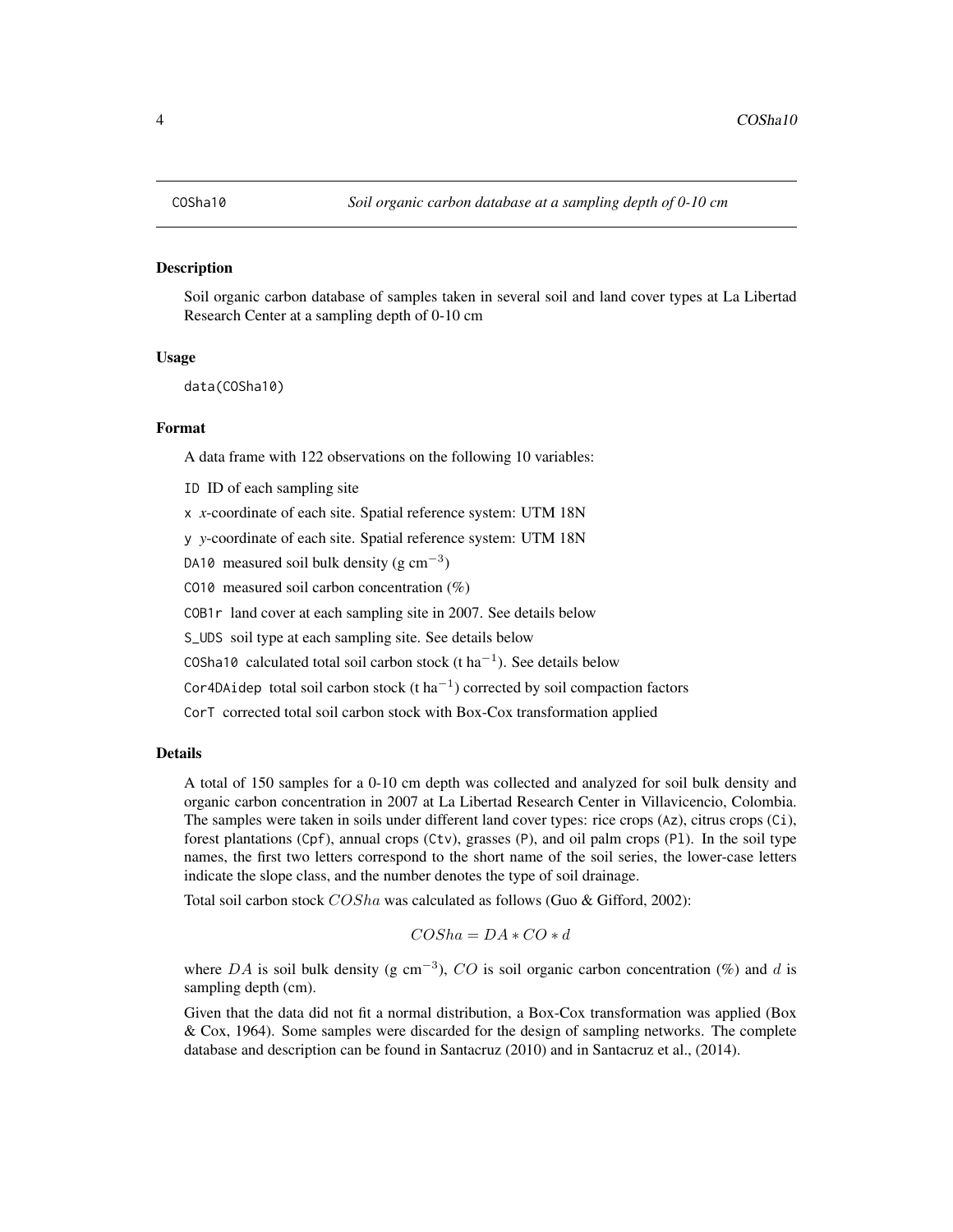# <span id="page-4-0"></span>COSha10map 5

#### Source

Santacruz, A. 2010. *Design of optimal spatial sampling networks for the monitoring of soil organic carbon at La Libertad Research Center through the application of genetic algorithms*. M.Sc. Thesis. National University of Colombia, Bogotá. 162 p. (In Spanish)

#### References

Santacruz, A., Rubiano, Y., Melo, C., 2014. *Evolutionary optimization of spatial sampling networks designed for the monitoring of soil carbon*. In: Hartemink, A., McSweeney, K. (Eds.). *Soil Carbon. Series: Progress in Soil Science*. (pp. 77-84). Springer. [\[link\]](http://link.springer.com/chapter/10.1007/978-3-319-04084-4_8)

Santacruz, A., 2011. *Evolutionary optimization of spatial sampling networks. An application of genetic algorithms and geostatistics for the monitoring of soil organic carbon*. Editorial Académica Española. 183 p. ISBN: 978-3-8454-9815-7 (In Spanish) [\[link\]](http://www.amazon.com/Optimizaci�n-evolutiva-redes-espaciales-muestreo/dp/3845498153/)

Guo, L., Gifford, R., 2002. *Soil carbon stocks and land use change: a meta analysis*. Global Change Biology 8, 345-360.

Box, G., Cox, D., 1964. *An analysis of transformations*. Journal of the Royal Statistical Society. Series B (Methodological) 26 (2), 211-252.

#### See Also

[COSha10map](#page-4-1)

#### Examples

data(COSha10) str(COSha10)

<span id="page-4-1"></span>COSha10map *Map of total soil carbon stock (t/ha) at 0-10 cm depth*

# Description

Map of total soil carbon stock (t ha<sup>-1</sup>) at 0-10 cm depth at La Libertad Research Center. The map was obtained through ordinary kriging interpolation. Spatial reference system: UTM 18N

# Usage

data(COSha10map)

#### Format

The format is: Formal class 'SpatialPixelsDataFrame' [package "sp"]

#### Source

Santacruz, A., 2010. *Design of optimal spatial sampling networks for the monitoring of soil organic carbon at La Libertad Research Center through the application of genetic algorithms*. M.Sc. Thesis. National University of Colombia, Bogotá. 162 p. (In Spanish)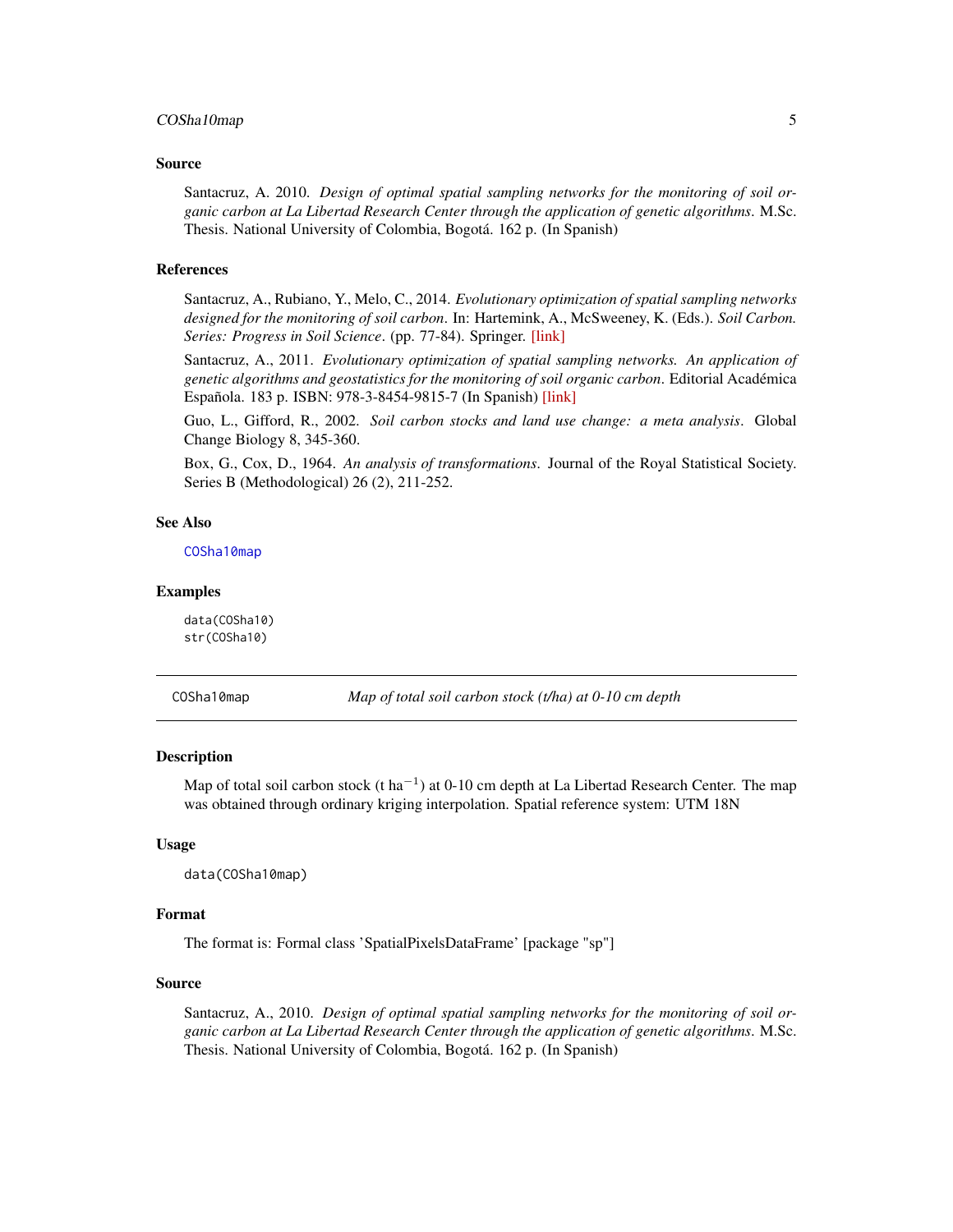#### <span id="page-5-0"></span>References

Santacruz, A., Rubiano, Y., Melo, C., 2014. *Evolutionary optimization of spatial sampling networks designed for the monitoring of soil carbon*. In: Hartemink, A., McSweeney, K. (Eds.). *Soil Carbon. Series: Progress in Soil Science*. (pp. 77-84). Springer. [\[link\]](http://link.springer.com/chapter/10.1007/978-3-319-04084-4_8)

Santacruz, A., 2011. *Evolutionary optimization of spatial sampling networks. An application of genetic algorithms and geostatistics for the monitoring of soil organic carbon*. Editorial Académica Española. 183 p. ISBN: 978-3-8454-9815-7 (In Spanish) [\[link\]](http://www.amazon.com/Optimizaci�n-evolutiva-redes-espaciales-muestreo/dp/3845498153/)

#### See Also

[COSha10](#page-3-1)

# Examples

```
data(COSha10map)
data(lalib)
summary(COSha10map)
l1 = list("sp.polygons", lalib)
spplot(COSha10map, "var1.pred", main="Soil carbon stock (t/ha) at 0-10 cm depth",
    col.regions=bpy.colors(100), scales = list(draw =TRUE), xlab ="East (m)",
   ylab = "North (m)", sp.layout=list(l1))
```
<span id="page-5-1"></span>

COSha30 *Soil organic carbon database at a sampling depth of 0-30 cm*

#### Description

Soil organic carbon database of samples taken in several soil and land cover types at La Libertad Research Center at a sampling depth of 0-30 cm

## Usage

data(COSha30)

#### Format

A data frame with 118 observations on the following 10 variables:

ID ID of each sampling site

x *x*-coordinate of each site. Spatial reference system: UTM 18N

y *y*-coordinate of each site. Spatial reference system: UTM 18N

DA30 measured soil bulk density  $(g \text{ cm}^{-3})$ 

CO30 measured soil carbon concentration  $(\%)$ 

COB1r land cover at each sampling site in 2007. See details below

S\_UDS soil type at each sampling site. See details below

COSha30 calculated total soil carbon stock (t ha<sup>-1</sup>). See details below

Cor4DAidep total soil carbon stock  $(t \, ha^{-1})$  corrected by soil compaction factors

CorT corrected total soil carbon stock with Box-Cox transformation applied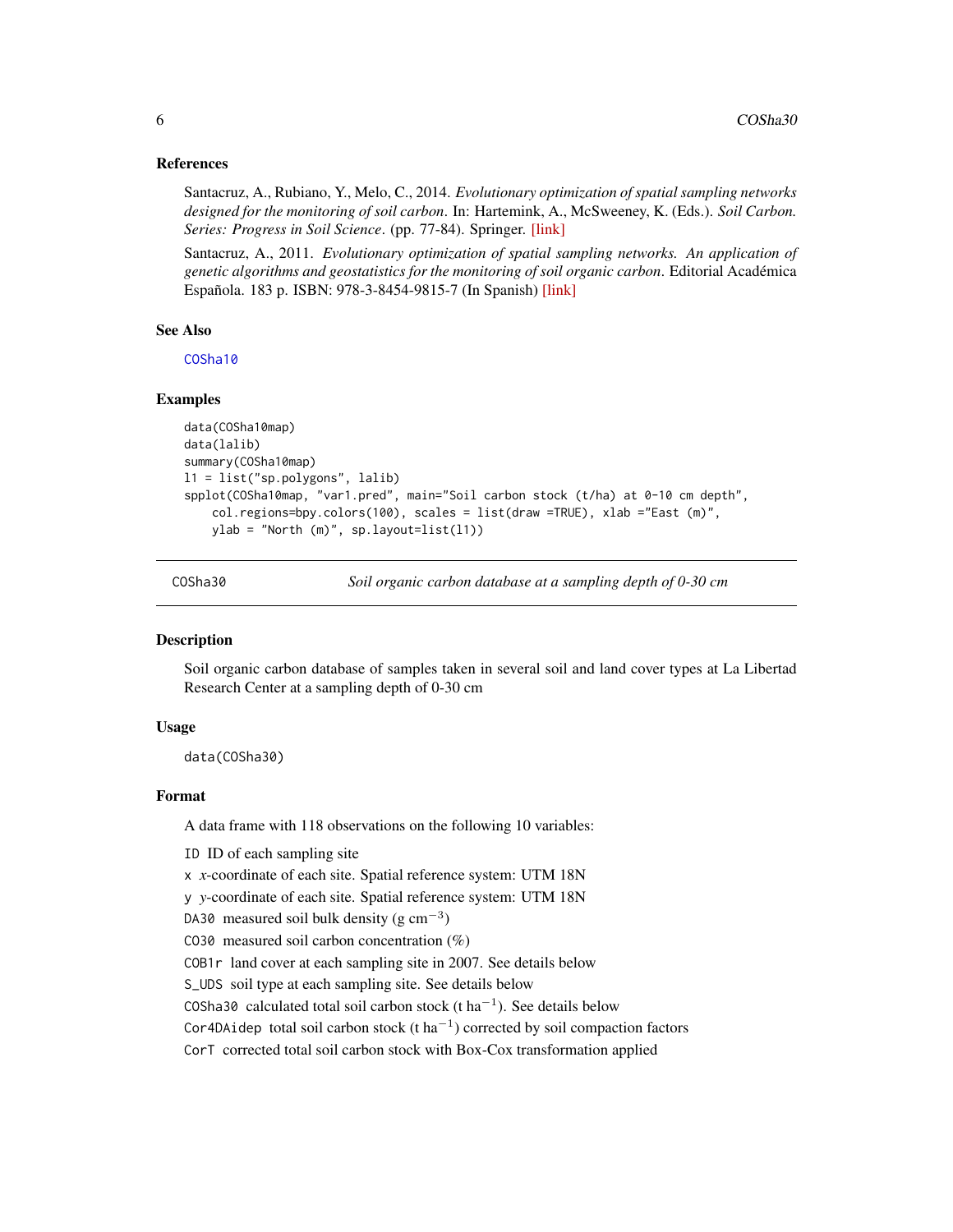#### <span id="page-6-0"></span> $\cosha30$  7

#### Details

A total of 150 samples for a 0-30 cm depth was collected and analyzed for soil bulk density and organic carbon concentration in 2007 at La Libertad Research Center in Villavicencio, Colombia. The samples were taken in soils under different land cover types: rice crops (Az), citrus crops (Ci), forest plantations (Cpf), annual crops (Ctv), grasses (P), and oil palm crops (Pl). In the soil type names, the first two letters correspond to the short name of the soil series, the lower-case letters indicate the slope class, and the number denotes the type of soil drainage.

Total soil carbon stock  $COSha$  was calculated as follows (Guo & Gifford, 2002):

$$
COSha = DA * CO * d
$$

where DA is soil bulk density (g cm<sup>-3</sup>), CO is soil organic carbon concentration (%) and d is sampling depth (cm).

Given that the data did not fit a normal distribution, a Box-Cox transformation was applied (Box & Cox, 1964). Some samples were discarded for the design of sampling networks. The complete database and description can be found in Santacruz (2010) and in Santacruz et al., (2014).

#### Source

Santacruz, A. 2010. *Design of optimal spatial sampling networks for the monitoring of soil organic carbon at La Libertad Research Center through the application of genetic algorithms*. M.Sc. Thesis. National University of Colombia, Bogotá. 162 p. (In Spanish)

#### References

Santacruz, A., Rubiano, Y., Melo, C., 2014. *Evolutionary optimization of spatial sampling networks designed for the monitoring of soil carbon*. In: Hartemink, A., McSweeney, K. (Eds.). *Soil Carbon. Series: Progress in Soil Science*. (pp. 77-84). Springer. [\[link\]](http://link.springer.com/chapter/10.1007/978-3-319-04084-4_8)

Santacruz, A., 2011. *Evolutionary optimization of spatial sampling networks. An application of genetic algorithms and geostatistics for the monitoring of soil organic carbon*. Editorial Académica Española. 183 p. ISBN: 978-3-8454-9815-7 (In Spanish) [\[link\]](http://www.amazon.com/Optimizaci�n-evolutiva-redes-espaciales-muestreo/dp/3845498153/)

Guo, L., Gifford, R., 2002. *Soil carbon stocks and land use change: a meta analysis*. Global Change Biology 8, 345-360.

Box, G., Cox, D., 1964. *An analysis of transformations*. Journal of the Royal Statistical Society. Series B (Methodological) 26 (2), 211-252.

#### See Also

[COSha30map](#page-7-1)

#### Examples

data(COSha30) str(COSha30)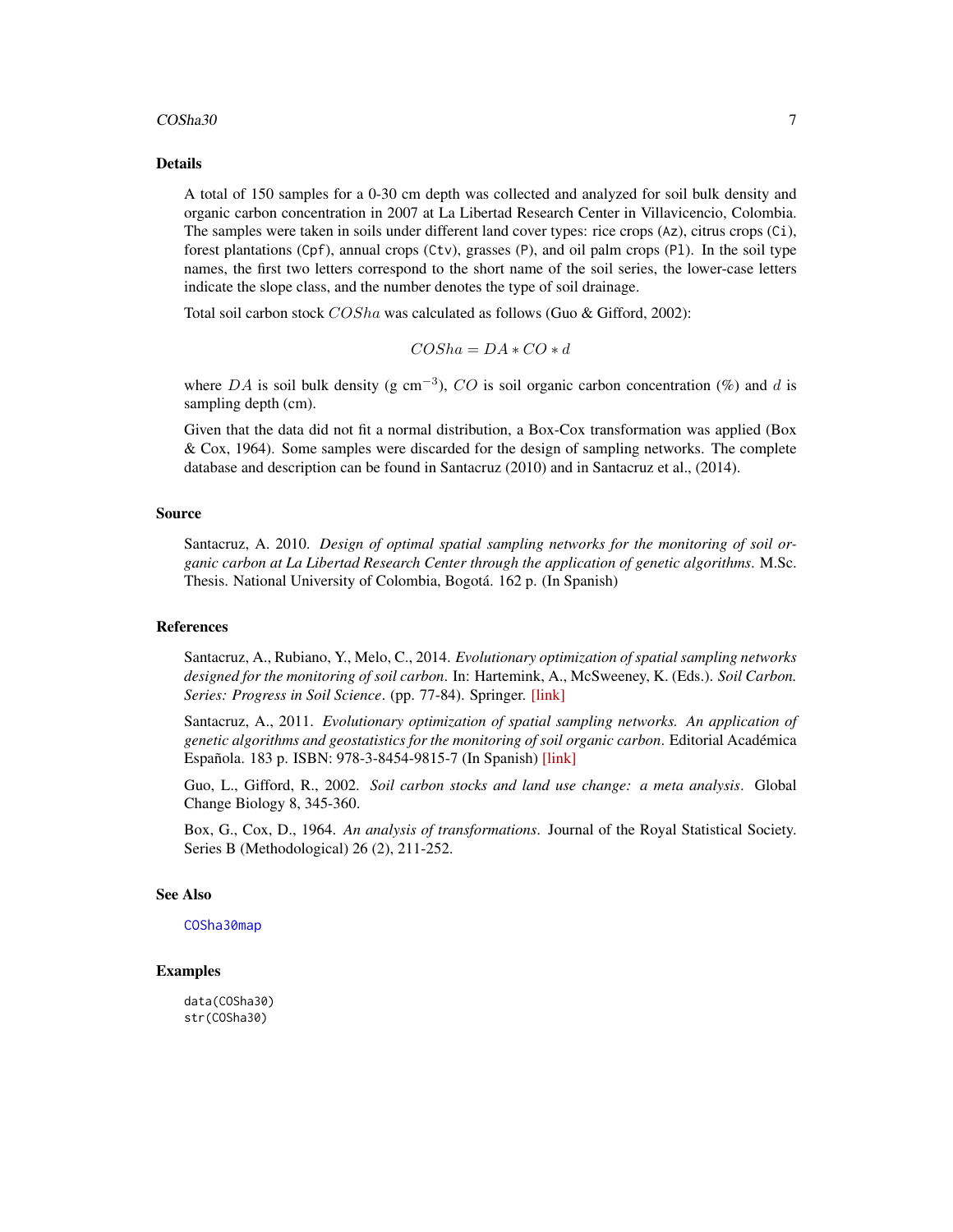<span id="page-7-1"></span><span id="page-7-0"></span>

#### **Description**

Map of total soil carbon stock (t ha<sup>-1</sup>) at 0-30 cm depth at La Libertad Research Center. The map was obtained through ordinary kriging interpolation. Spatial reference system: UTM 18N

#### Usage

data(COSha30map)

# Format

The format is: Formal class 'SpatialPixelsDataFrame' [package "sp"]

# Source

Santacruz, A., 2010. *Design of optimal spatial sampling networks for the monitoring of soil organic carbon at La Libertad Research Center through the application of genetic algorithms*. M.Sc. Thesis. National University of Colombia, Bogotá. 162 p. (In Spanish)

#### References

Santacruz, A., Rubiano, Y., Melo, C., 2014. *Evolutionary optimization of spatial sampling networks designed for the monitoring of soil carbon*. In: Hartemink, A., McSweeney, K. (Eds.). *Soil Carbon. Series: Progress in Soil Science*. (pp. 77-84). Springer. [\[link\]](http://link.springer.com/chapter/10.1007/978-3-319-04084-4_8)

Santacruz, A., 2011. *Evolutionary optimization of spatial sampling networks. An application of genetic algorithms and geostatistics for the monitoring of soil organic carbon*. Editorial Académica Española. 183 p. ISBN: 978-3-8454-9815-7 (In Spanish) [\[link\]](http://www.amazon.com/Optimizaci�n-evolutiva-redes-espaciales-muestreo/dp/3845498153/)

#### See Also

[COSha30](#page-5-1)

```
data(COSha30map)
data(lalib)
summary(COSha30map)
l1 = list("sp.polygons", lalib)
spplot(COSha30map, "var1.pred", main="Soil carbon stock (t/ha) at 0-30 cm depth",
    col.regions=bpy.colors(100), scales = list(draw =TRUE), xlab ="East (m)",
   ylab = "North (m)", sp.layout=list(l1))
```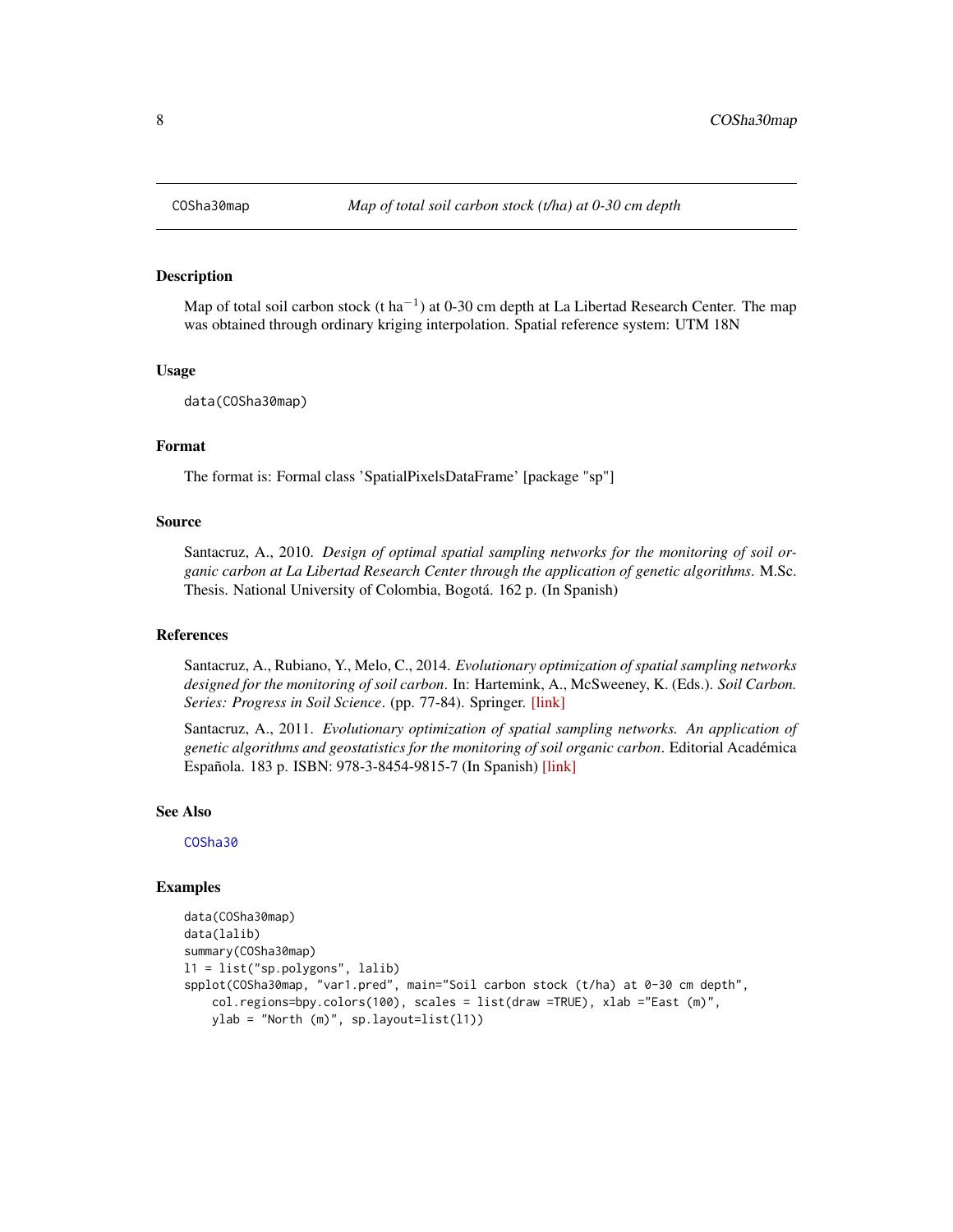<span id="page-8-0"></span>

#### Description

Generate a data frame of statistical values associated with cross-validation

#### Usage

criterio.cv(m.cv)

#### Arguments

m.cv data frame containing: the coordinates of data, prediction columns, prediction variance of cross-validation data points, observed values, residuals, zscore (residual divided by kriging standard error), and fold. If the [rbf.tcv](#page-22-1) function is used, the prediction variance and zscore (residual divided by standard error) will have NA's

#### Value

data frame containing: mean prediction errors (MPE), average kriging standard error (ASEPE), root-mean-square prediction errors (RMSPE), mean standardized prediction errors (MSPE), rootmean-square standardized prediction errors (RMSSPE), mean absolute percentage prediction errors (MAPPE), coefficient of correlation of the prediction errors (CCPE), coefficient of determination (R2) and squared coefficient of correlation of the prediction errors (pseudoR2)

```
library(gstat)
data(meuse)
coordinates(meuse) <- ~x+y
m <- vgm(.59, "Sph", 874, .04)
# leave-one-out cross validation:
out <- krige.cv(log(zinc)~1, meuse, m, nmax = 40)
criterio.cv(out)
# multiquadratic function
data(preci)
coordinates(preci) <- ~x+y
# predefined eta
tab <- rbf.tcv(prec~x+y,preci,eta=1.488733, rho=0, n.neigh=9, func="M")
criterio.cv(tab)
```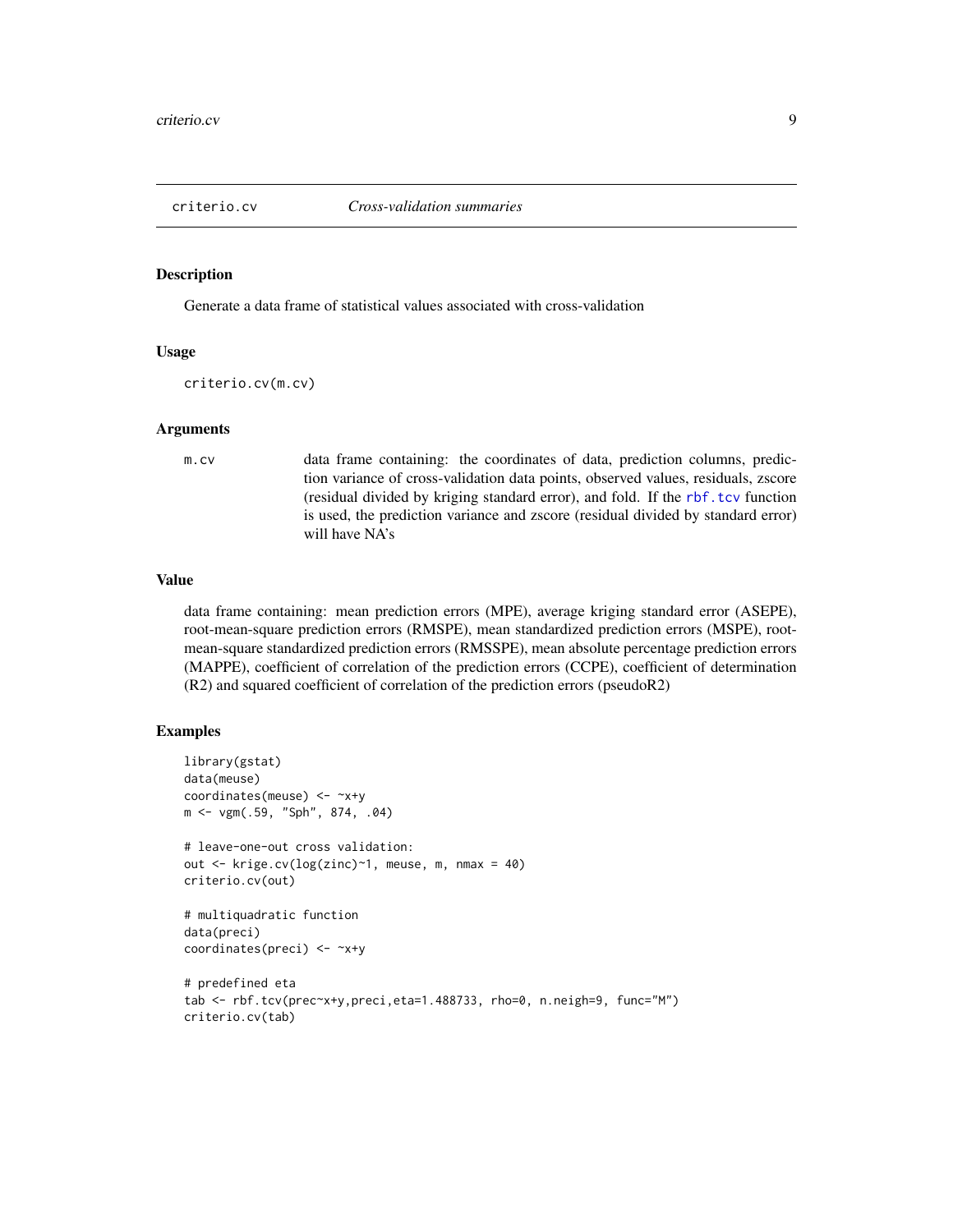<span id="page-9-1"></span><span id="page-9-0"></span>est.variograms *Variogram Estimator*

#### Description

Calculate empirical variogram estimates. An object of class variogram contains empirical variogram estimates which are generated from a point object and a pair object. A variogram object is stored as a data frame containing seven columns: lags, bins, classic, robust,med, trim and n. The length of each vector is equal to the number of lags in the pair object used to create the variogram object, say l. The lags vector contains the lag numbers for each lag, beginning with one (1) and going to the number of lags (l). The bins vector contains the spatial midpoint of each lag. The classic, robust, med and trimmed.mean vectors contain: the classical, robust, median, and trimmed mean, respectively, which are given, respectively, by (see Cressie, 1993, p. 75)

classical

$$
\gamma_c(h) = \frac{1}{n} \sum_{(i,j) \in N(h)} (z(x_i) - z(x_j))^2
$$

robust,

$$
\gamma_m(h) = \frac{\left(\frac{1}{n}\sum_{(i,j)\in N(h)}(\sqrt{|z(x_i) - z(x_j)|})\right)^4}{0.457 + \frac{0.494}{n}}
$$

median

$$
\gamma_{me}(h) = \frac{(median_{(i,j)\in N(h)}(\sqrt{|z(x_i) - z(x_j)|}))^4}{0.457 + \frac{0.494}{|N(h)|}}
$$

and trimmed mean

$$
\gamma_{tm}(h) = \frac{(trimmed. mean_{(i,j) \in N(h)}(\sqrt{|z(x_i) - z(x_j)|}))^4}{0.457 + \frac{0.494}{|N(h)|}}
$$

The *n* vector contains the number  $|N(h)|$  of pairs of points in each lag  $N(h)$ .

#### Usage

```
est.variograms(point.obj, pair.obj, a1, a2, trim)
```
# Arguments

| point.obj | a point object generated by point ()                                                        |
|-----------|---------------------------------------------------------------------------------------------|
| pair.obj  | a pair object generated by pair()                                                           |
| a1        | a variable to calculate semivariogram for                                                   |
| a2        | an optional variable name, if entered cross variograms will be created between<br>a1 and a2 |
| trim      | percent of trimmed mean                                                                     |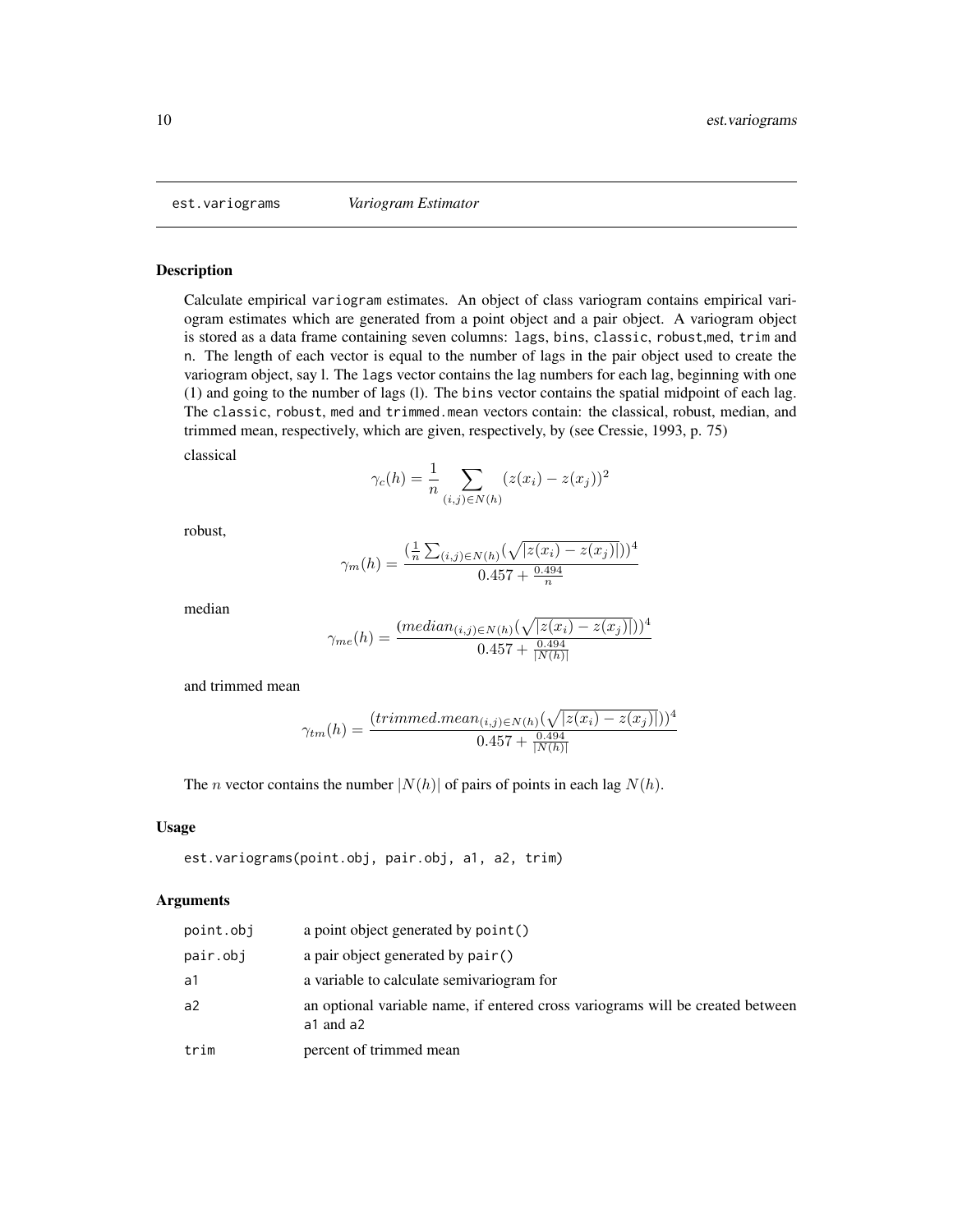# <span id="page-10-0"></span>extractFormula 11

# Value

A variogram object:

| lags         | vector of lag identifiers                               |
|--------------|---------------------------------------------------------|
| bins         | vector of midpoints of each lag                         |
| classic      | vector of classic variogram estimates for each lag      |
| robust       | vector of robust variogram estimates for each lag       |
| med          | vector of median variogram estimates for each lag       |
| trimmed.mean | vector of trimmed mean variogram estimates for each lag |
| n            | vector of the number of pairs in each lag               |

# Note

Based on the [est.variogram](#page-0-0) function of the sgeostat package

# References

Bardossy, A., 2001. *Introduction to Geostatistics*. University of Stuttgart.

Cressie, N.A.C., 1993. *Statistics for Spatial Data*. Wiley.

Majure, J., Gebhardt, A., 2009. sgeostat: An Object-oriented Framework for Geostatistical Modeling in S+. R package version 1.0-23.

Roustant O., Dupuy, D., Helbert, C., 2007. *Robust Estimation of the Variogram in Computer Experiments*. Ecole des Mines, Département 3MI, 158 Cours Fauriel, 42023 Saint-Etienne, France

# See Also

#### [point](#page-0-0), [pair](#page-0-0)

#### Examples

```
library(sgeostat, pos=which(search()=="package:gstat")+1)
data(maas)
maas.point <- point(maas)
maas.pair <- pair(maas.point, num.lags=24, maxdist=2000)
maas.v <- est.variograms(maas.point,maas.pair,'zinc',trim=0.1)
maas.v
```
extractFormula *geospt internal function*

# Description

geospt internal function

# Note

This function is not meant to be called by users directly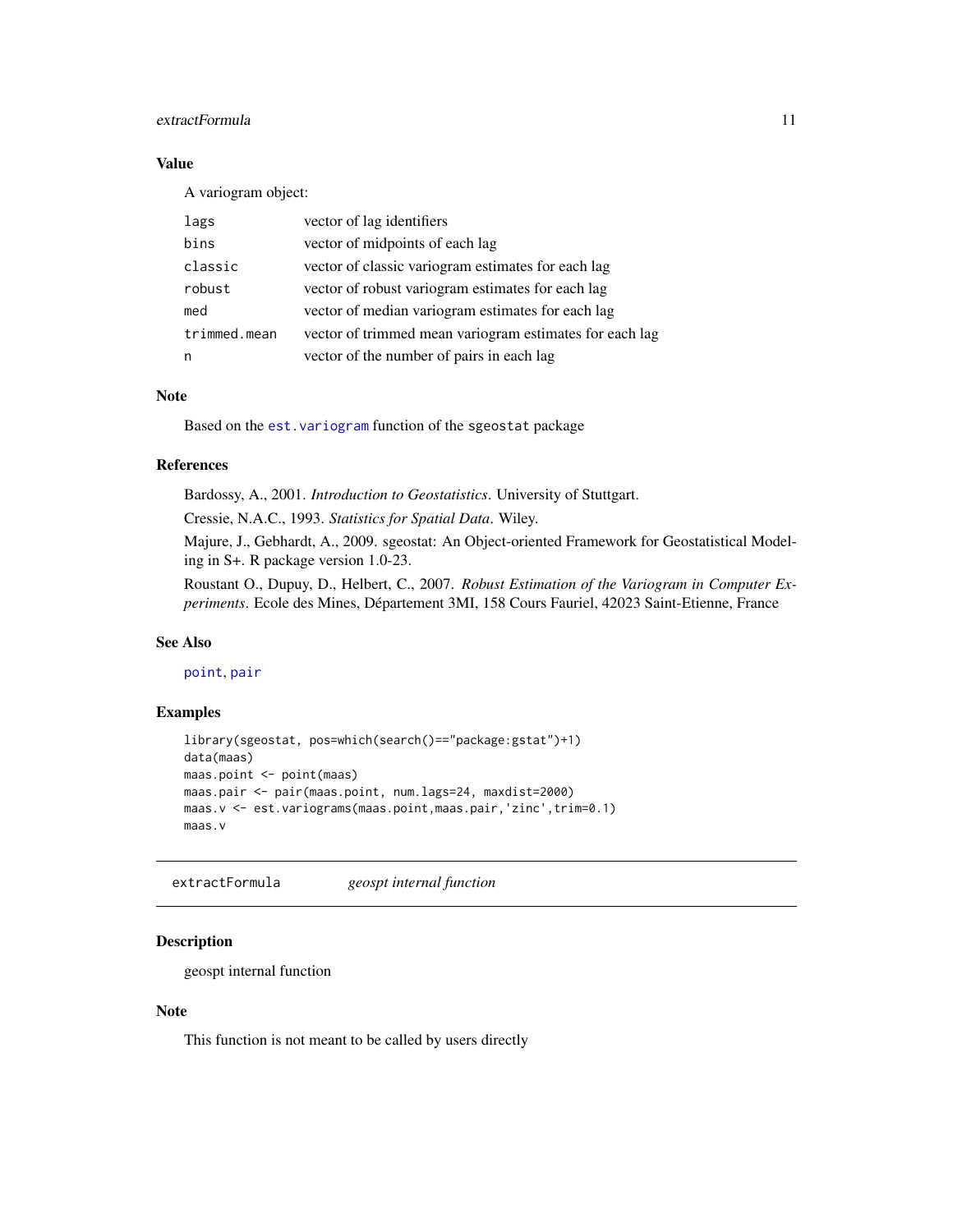<span id="page-11-0"></span>graph.rbf *Graph that describes the behavior of the optimized* eta *and* rho *parameters, associated with a radial basis function*

# Description

Function for plotting the RMSPE for several values of the smoothing parameter eta with the same dataset. A curve is fitted to the points, and then the optimal eta that provides the smallest RMSPE is determined from the curve, by the [optimize](#page-0-0) function from the stats package.

# Usage

```
graph.rbf(formula, data, eta.opt, rho.opt, n.neigh, func, np, x0, eta.dmax,
rho.dmax, P.T, iter, ...)
```
# Arguments

| formula  | formula that defines the dependent variable as a linear model of independent<br>variables; suppose the dependent variable has name z, for a <i>rbf</i> detrended use<br>$z \sim l$ ; for a <i>rbf</i> with trend, suppose z is linearly dependent on x and y, use the<br>formula $z \sim x+y$ (linear trend).                                   |
|----------|-------------------------------------------------------------------------------------------------------------------------------------------------------------------------------------------------------------------------------------------------------------------------------------------------------------------------------------------------|
| data     | SpatialPointsDataFrame: should contain the dependent variable, independent<br>variables, and coordinates.                                                                                                                                                                                                                                       |
| eta.opt  | logical, indicating whether the parameter <i>eta</i> should be regarded as fixed (eta.opt<br>$=$ FALSE) or should be estimated (eta.opt = TRUE)                                                                                                                                                                                                 |
| rho.opt  | logical, indicating whether the parameter rho should be regarded as fixed (rho.opt<br>$=$ FALSE) or should be estimated (rho.opt = TRUE)                                                                                                                                                                                                        |
| n.neigh  | number of nearest observations that should be used for a <i>rbf</i> prediction, where<br>nearest is defined in terms of the spatial locations                                                                                                                                                                                                   |
| func     | function to be optimized. The following radial basis function model types are<br>currently available: gaussian "GAU", exponential "EXPON", trigonometric "TRI",<br>thin plate spline "TPS", completely regularized spline "CRS", spline with ten-<br>sion "ST", inverse multiquadratic "IM", and multiquadratic "M", are currently<br>available |
| np       | number of points, where the radial basis function is calculated                                                                                                                                                                                                                                                                                 |
| x0       | starting point for searching the optimum. Defaults to $c(0.5, 0.5)$ , eta and rho<br>respectively. Use this statement only if eta and rho are equal to TRUE.                                                                                                                                                                                    |
| eta.dmax | maximum value of the range of the <i>eta</i> parameter that will be evaluated by the<br>optimize function                                                                                                                                                                                                                                       |
| rho.dmax | maximum value of the range of the <i>rho</i> parameter that will be evaluated by the<br>optimize function                                                                                                                                                                                                                                       |
| P.T      | logical. Print Table (TRUE) or not (FALSE). Default P.T=NULL.                                                                                                                                                                                                                                                                                   |
| iter     | The maximum allowed number of function evaluations.                                                                                                                                                                                                                                                                                             |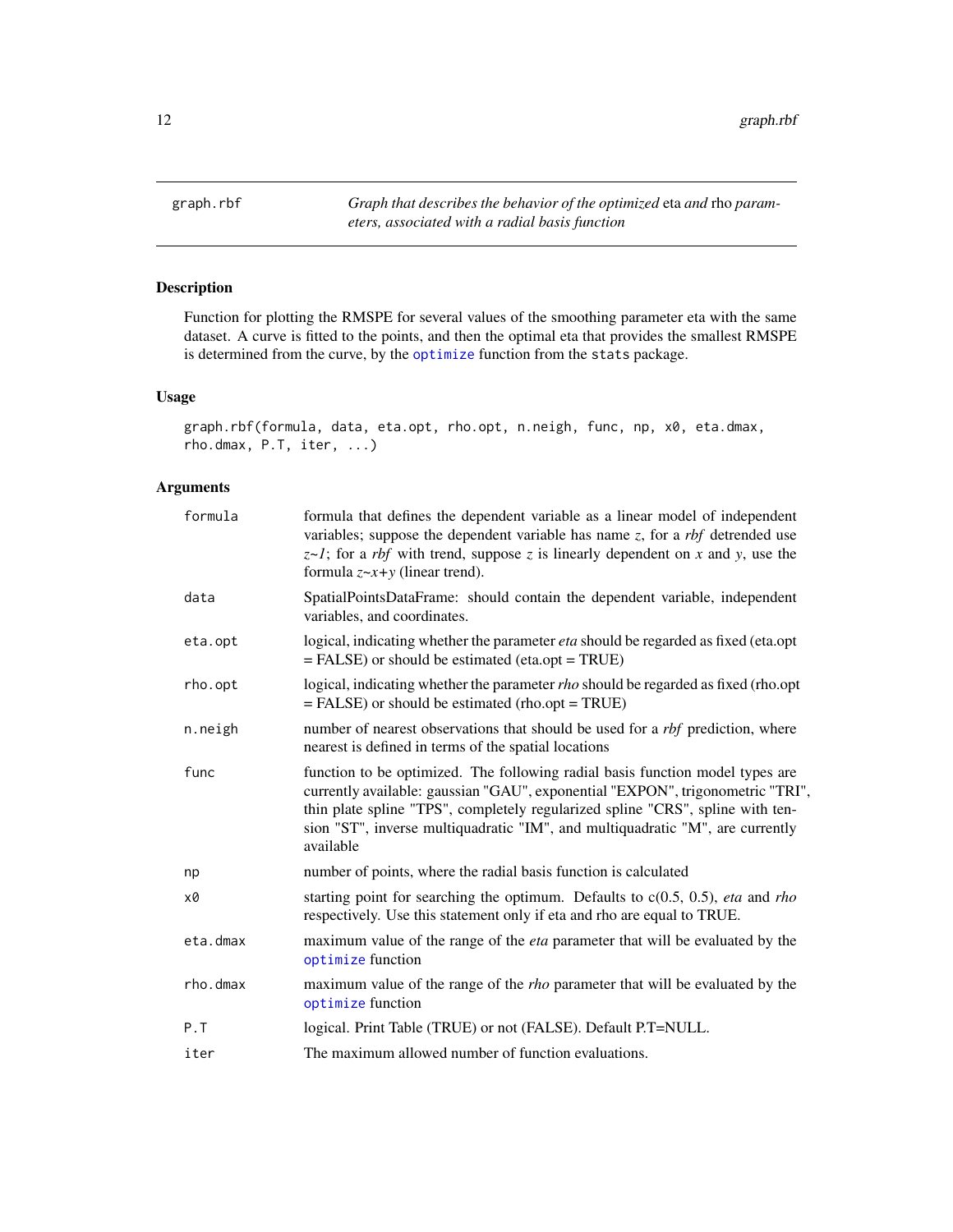#### <span id="page-12-0"></span>graph.rbf 13

... further parameters to be passed to the minimization functions [optimize](#page-0-0) or [bobyqa](#page-0-0), typically arguments of the type control() which control the behavior of the minimization algorithm. See documentation about the selected minimization function for further details.

#### Value

Returns a graph that describes the behavior of the optimized *eta* or *rho* parameter, and a table of values associated with the graph including optimal smoothing *eta* or *rho* parameters. If both *eta* and *rho* are FALSE simultaneously, then the function returns a list with; the best value obtained from the combinations smoothing *eta* and *rho* parameters and a lattice plot of class "trellis" with RMSPE pixel values associated with combinations of *eta* and *rho* parameters. Finally if both *eta* and *rho* are TRUE, the function will return a list with the best combination of values of the smoothing *eta* or *rho* parameters and the RMSPE associated with these.

#### References

Johnston, K., Ver, J., Krivoruchko, K., Lucas, N. 2001. *Using ArcGIS Geostatistical Analysis*. ESRI.

```
data(preci)
coordinates(preci)<-~x+y
# optimizing eta
graph.rbf(prec~1, preci, eta.opt=TRUE, rho.opt=FALSE, n.neigh=9, func="TPS",
    np=40, eta.dmax=0.2, P.T=TRUE)
## Not run:
# optimizing rho
graph.rbf(prec~x+y, preci, eta.opt=FALSE, rho.opt=TRUE, n.neigh=9, func="M",
    np=20, rho.dmax=2, P.T=TRUE)
# optimizing eta and rho
tps.lo <- graph.rbf(prec~1, preci, eta.opt=TRUE, rho.opt=TRUE, n.neigh=9, func="TPS",
    eta.dmax=2, rho.dmax=2, x0=c(0.1,0.1), iter=40)
tps.lo$Opt # best combination of eta and rho obtained
# other optimization options
opt.u <- uobyqa(c(0.1,0.1), rbf.cv1, control = list(maxfun=40), formula=prec~1, data=preci,
                n.neigh=9, func="TPS")
opt.n <- newuoa(c(0.1,0.1), rbf.cv1, control = list(maxfun=40), formula=prec~1, data=preci,
                n.neigh=9, func="TPS")
# lattice of RMSPE values associated with a range of eta and rho, without optimization
tps.l <- graph.rbf(prec~1, preci, eta.opt=FALSE, rho.opt=FALSE, n.neigh=9, func="TPS",
   np=10, eta.dmax=2, rho.dmax=2)
tps.l$opt.table # best combination of eta and rho obtained from lattice
tps.ls$pplot # lattice of RMSPE
## End(Not run)
```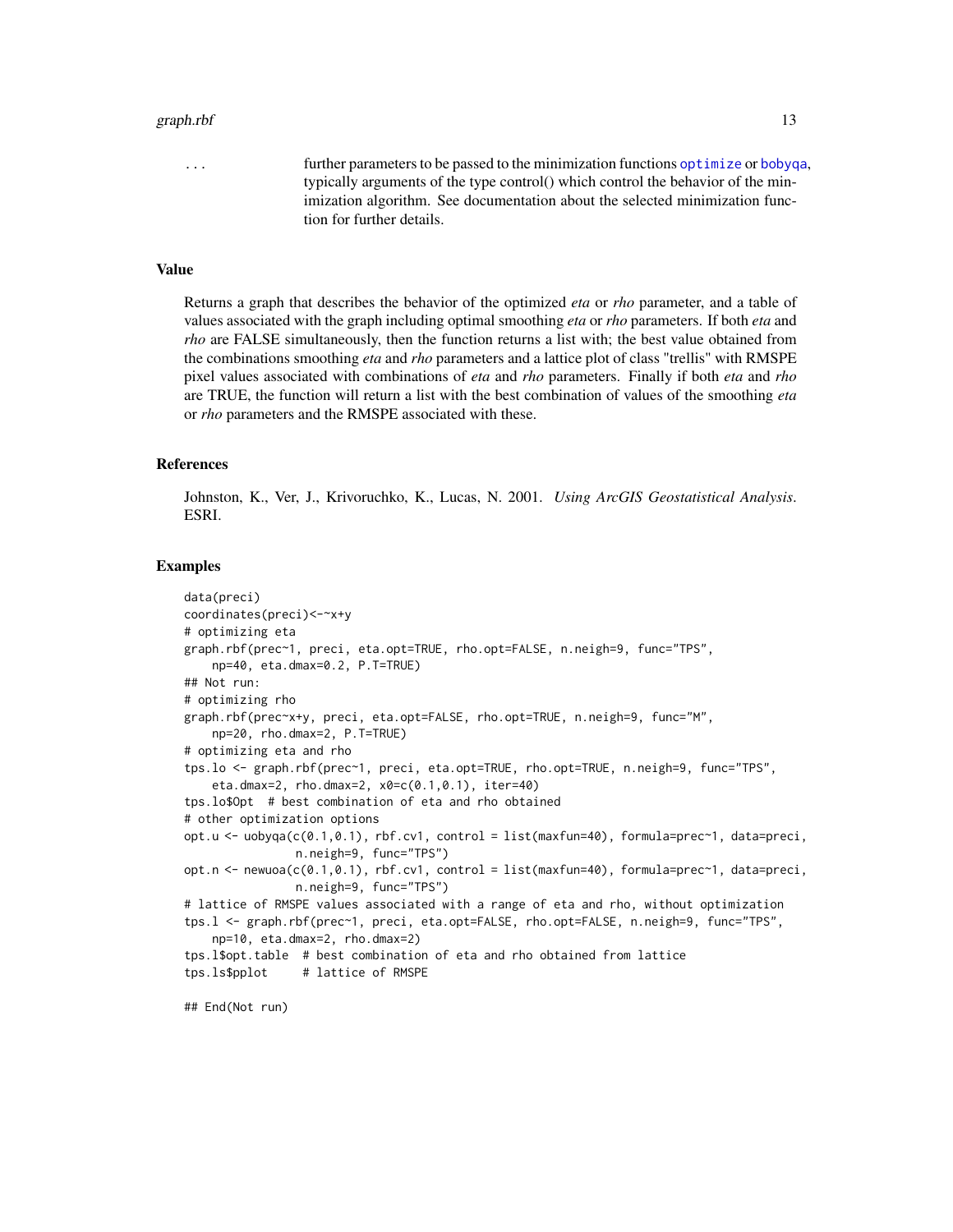<span id="page-13-0"></span>

# Description

Map of boundary enclosing La Libertad Research Center

#### Usage

data(lalib)

#### Format

The format is: Formal class 'SpatialPolygonsDataFrame' [package "sp"]

# Details

Map of boundary enclosing La Libertad Research Center. Spatial reference system: UTM 18N

#### Source

Santacruz, A. 2010. *Design of optimal spatial sampling networks for the monitoring of soil organic carbon at La Libertad Research Center through the application of genetic algorithms*. M.Sc. Thesis. National University of Colombia, Bogotá. 162 p. (In Spanish)

#### References

Santacruz, A., Rubiano, Y., Melo, C., 2014. *Evolutionary optimization of spatial sampling networks designed for the monitoring of soil carbon*. In: Hartemink, A., McSweeney, K. (Eds.). *Soil Carbon. Series: Progress in Soil Science*. (pp. 77-84). Springer. [\[link\]](http://link.springer.com/chapter/10.1007/978-3-319-04084-4_8)

Santacruz, A., 2011. *Evolutionary optimization of spatial sampling networks. An application of genetic algorithms and geostatistics for the monitoring of soil organic carbon*. Editorial Académica Española. 183 p. ISBN: 978-3-8454-9815-7 (In Spanish) [\[link\]](http://www.amazon.com/Optimizaci�n-evolutiva-redes-espaciales-muestreo/dp/3845498153/)

```
data(lalib)
summary(lalib)
plot(lalib)
```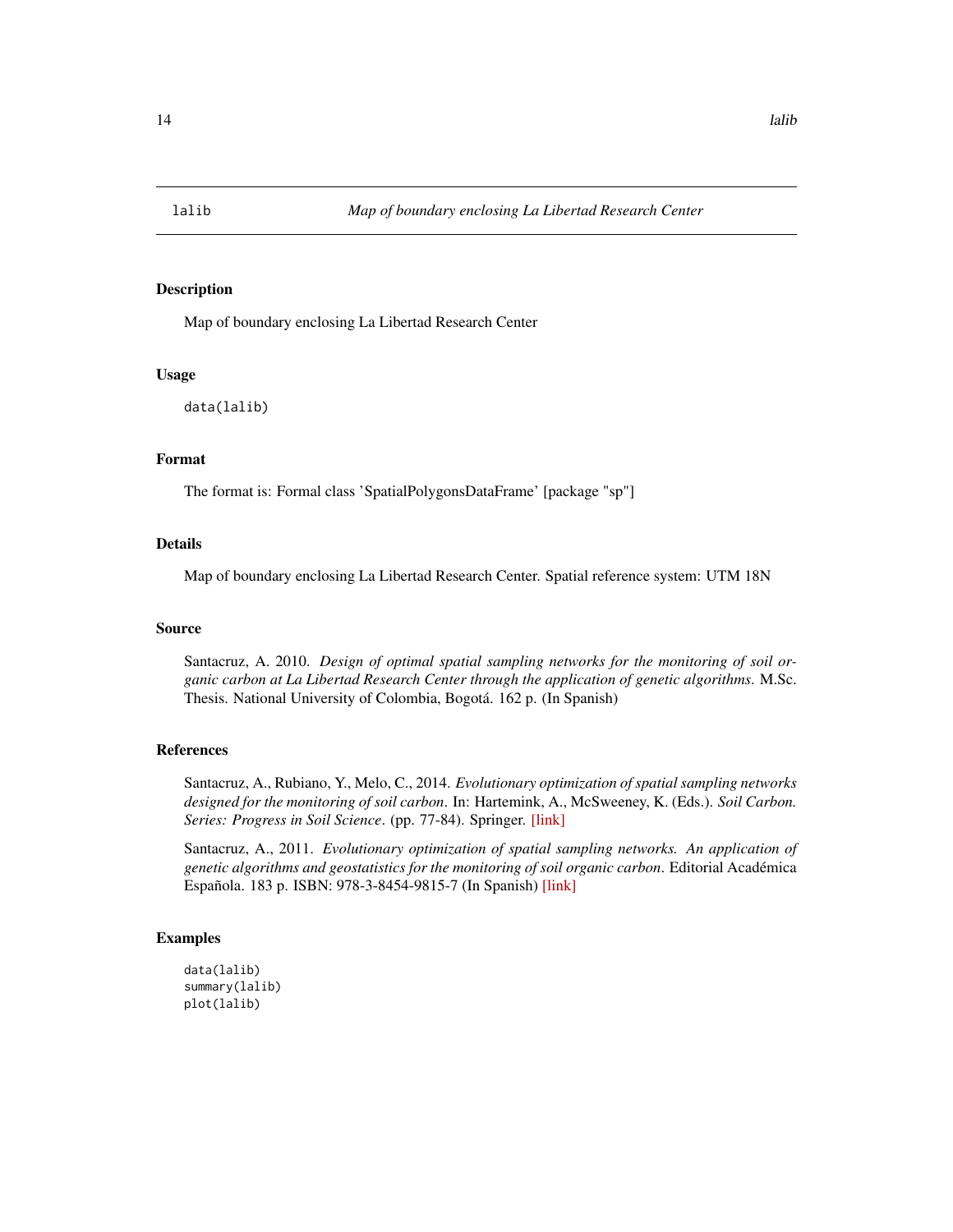#### <span id="page-14-0"></span>Description

Generates a sampling network for a given sampling distance or type (configuration), and calculates the average kriging standard error prediction errors (ASEPE) associated with the spatial configuration for a given predefined variogram

# Usage

network.design(formula, vgm.model, xmin, xmax, ymin, ymax, npoint.x, npoint.y, npoints, boundary=NULL, type, ...)

# Arguments

| formula   | formula that defines the dependent variable as a linear model of independent<br>variables; suppose the dependent variable has name z, for ordinary and simple<br>kriging use the formula $z \sim 1$ ; for simple kriging also define beta (see below); for<br>universal kriging, suppose z is linearly dependent on x and y, use the formula<br>$Z^{\sim}X^{+\gamma}$                                                                                                                                     |
|-----------|-----------------------------------------------------------------------------------------------------------------------------------------------------------------------------------------------------------------------------------------------------------------------------------------------------------------------------------------------------------------------------------------------------------------------------------------------------------------------------------------------------------|
| vgm.model | variogram model of dependent variable (or its residuals), defined by a call to<br>vgm or fit.variogram                                                                                                                                                                                                                                                                                                                                                                                                    |
| npoint.x  | number of points to generate on the x-axis                                                                                                                                                                                                                                                                                                                                                                                                                                                                |
| npoint.y  | number of points to generate on the y-axis                                                                                                                                                                                                                                                                                                                                                                                                                                                                |
| npoints   | (approximate) sample size inside (shapefile) border                                                                                                                                                                                                                                                                                                                                                                                                                                                       |
| xmin      | minimum x-coordinate of the study area.                                                                                                                                                                                                                                                                                                                                                                                                                                                                   |
| ymin      | minimum y-coordinate of the study area.                                                                                                                                                                                                                                                                                                                                                                                                                                                                   |
| xmax      | maximum x-coordinate of the study area.                                                                                                                                                                                                                                                                                                                                                                                                                                                                   |
| ymax      | maximum y-coordinate of the study area.                                                                                                                                                                                                                                                                                                                                                                                                                                                                   |
| boundary  | SpatialPolygons or SpatialPolygonsDataFrame object                                                                                                                                                                                                                                                                                                                                                                                                                                                        |
| type      | character; "random" for completely spatial random; "regular" for regular (sys-<br>tematically aligned) sampling; "stratified" for stratified random (one single ran-<br>dom location in each "cell"); "nonaligned" for nonaligned systematic sampling<br>(nx random y coordinates, ny random x coordinates); "hexagonal" for sampling<br>on a hexagonal lattice; "clustered" for clustered sampling; "Fibonacci" for Fi-<br>bonacci sampling on the sphere (see references). By default type = "regular". |
| $\cdots$  | further arguments will be passed of the krige and spsample functions.                                                                                                                                                                                                                                                                                                                                                                                                                                     |

#### Value

returns the ASEPE value associated with the spatial distribution of points and the kriging method used.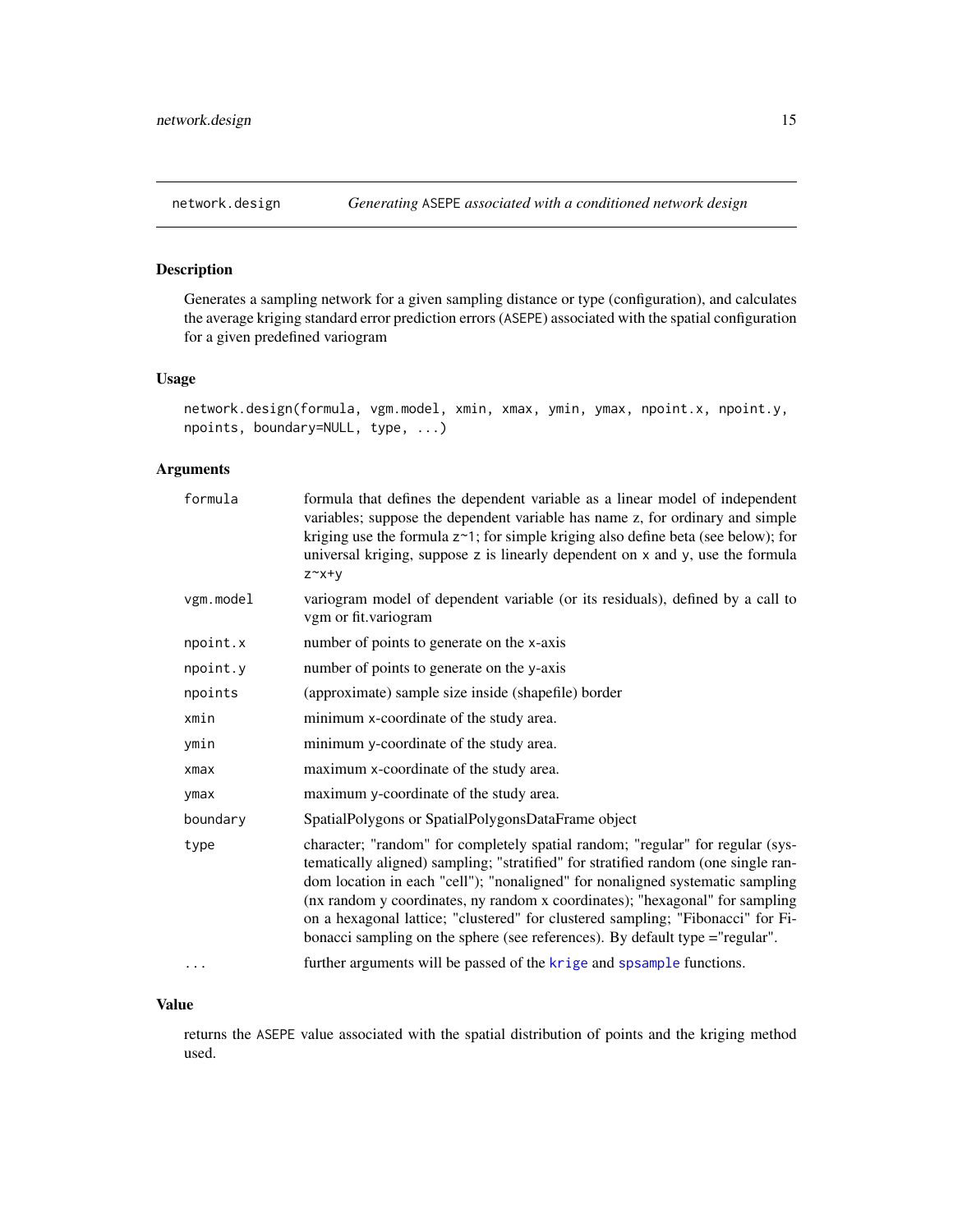#### <span id="page-15-0"></span>References

Fibonacci sampling: Alvaro Gonzalez, 2010. *Measurement of Areas on a Sphere Using Fibonacci and Latitude-Longitude Lattices*. Mathematical Geosciences 42(1), p. 49-64

#### See Also

[krige](#page-0-0), [krige.cv](#page-0-0), [spsample](#page-0-0), [point.in.polygon](#page-0-0), [sample](#page-0-0)

```
## Not run:
### regular grid 10x10
vgm1 <- vgm(112.33, "Sph", 4.3441,0)
# network: ordinary kriging (without boundary)
net1.ok <- network.design(z~1,vgm1, xmin=0,xmax=10, ymin=0, ymax=10, npoint.x=10,
    npoint.y=10, nmax=6)
net2.ok <- network.design(z~1,vgm1, xmin=0,xmax=10, ymin=0, ymax=10, npoint.x=20,
    npoint.y=20, nmax=6)
# it's worth noting that the variograms are different in each kriging,
# but for this example, the same variogram is used just to show how the function works
# network: simple kriging (without boundary)
net1.sk <- network.design(z~1,vgm1, xmin=0,xmax=10, ymin=0, ymax=10, npoint.x=10,
    npoint.y=10, nmax=6, beta=2)
net2.sk <- network.design(z~1,vgm1, xmin=0,xmax=10, ymin=0, ymax=10, npoint.x=20,
    npoint.y=20, nmax=6, beta=2)
# network: universal kriging, second order trend (without boundary)
net1.uk <- network.design(z~x + y + x*y + I(x^2)+I(y^2),vgm1, xmin=0,xmax=10, ymin=0,
    ymax=10, npoint.x=10, npoint.y=10, nmax=8)
net2.uk <- network.design(z~x + y + x*y + I(x^2)+I(y^2),vgm1, xmin=0,xmax=10, ymin=0,
    ymax=10, npoint.x=20, npoint.y=20, nmax=8)
# Creating the grid with the prediction and plotting points
library(geoR)
data(ca20)
Sr1 <- Polygon(ca20$borders)
Srs1 = Polygons(list(Sr1), "s1")
Polygon = SpatialPolygons(list(Srs1))
vgm2 <- vgm(112.33, "Sph", 15000,0)
# network: ordinary kriging (with boundary)
netb1.ok<- network.design(z~1, vgm2, npoints=50, boundary=Polygon, nmax=6)
netb2.ok<- network.design(z~1, vgm2, npoints=100, boundary=Polygon, nmax=6)
# network: simple kriging (with boundary)
netb1.sk <- network.design(z~1, vgm2, npoints=50, boundary=Polygon, nmax=6, beta=2)
netb2.sk <- network.design(z~1, vgm2, npoints=100, boundary=Polygon, nmax=6, beta=2)
# network: universal kriging, second order trend (with boundary)
netb1.uk <- network.design(z~x + y + x*y + I(x^2)+I(y^2), vgm2, npoints=50,
    boundary=Polygon, nmax=8)
netb2.uk <- network.design(z~x + y + x*y + I(x^2)+I(y^2), vgm2, npoints=100,
```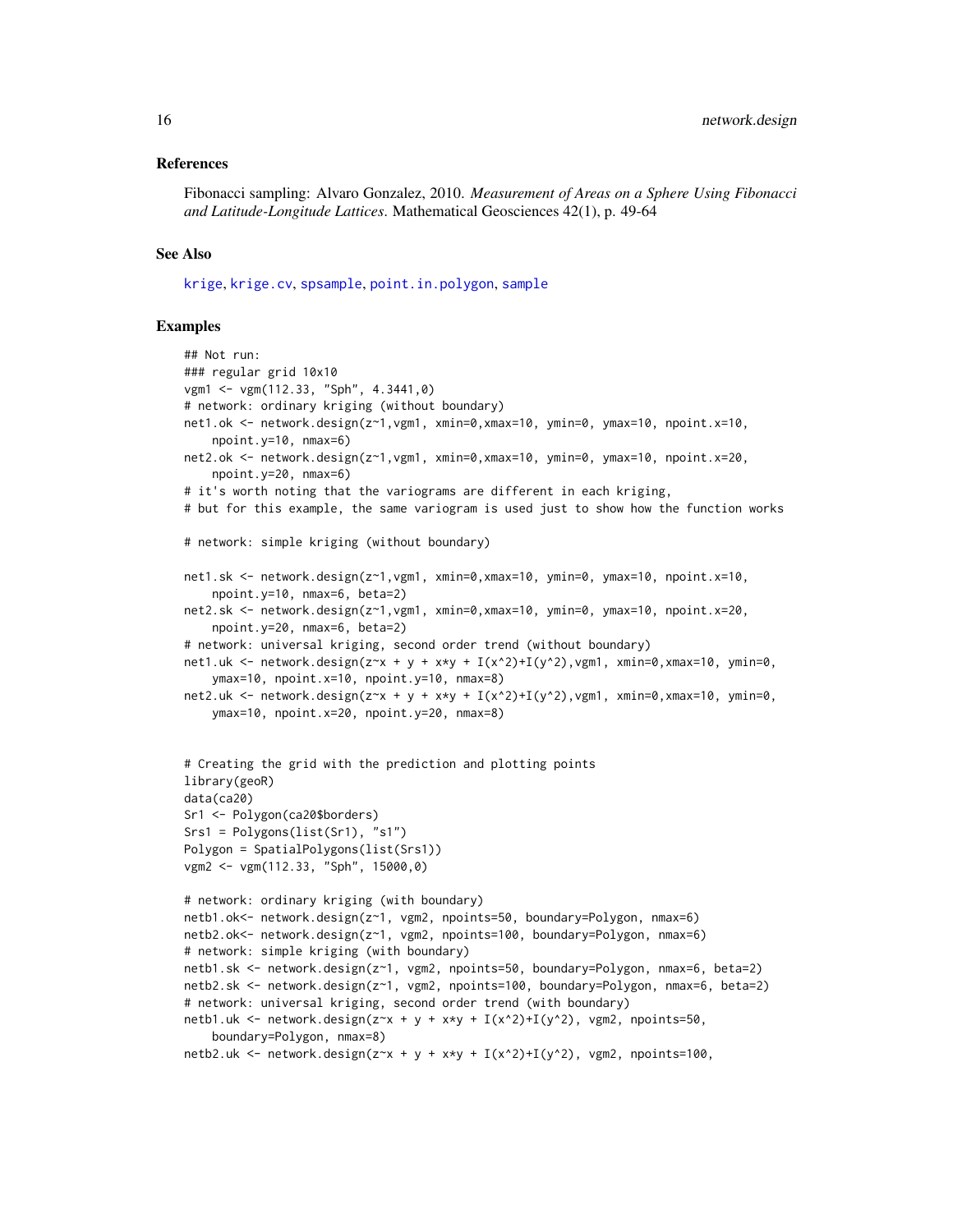# <span id="page-16-0"></span>pocket.plot 17

```
boundary=Polygon, nmax=8)
```
## End(Not run)

pocket.plot *graphs the probability or standardized variance in the directions north-south or east-west*

# Description

The pocket-plot (so named because of its use in detecting pockets of non-stationarity) is a technique necessary to identify a localized area that is atypical with respect to the stationarity model. It is built to exploit the spatial nature of the data through the coordinates of rows and columns (east "X" and north "Y", respectively).

### Usage

pocket.plot(data, graph, X, Y, Z, Iden, ...)

# Arguments

| data  | data frame should contain the dependent variable and coordinates X and Y, data<br>must be gridded                                                                                                                                                                                                                                                                                                                          |
|-------|----------------------------------------------------------------------------------------------------------------------------------------------------------------------------------------------------------------------------------------------------------------------------------------------------------------------------------------------------------------------------------------------------------------------------|
| graph | type of graph associated with the probability or standardized variance plot pocket<br>in the directions north-south or east-west; Probabilities PocketPlot by rows, ie<br>horizontal "south-north" (PPR), Probabilities PocketPlot by columns, ie vertical<br>"east-west" (PPC), PocketPlot of variance by rows, ie horizontal "south-north"<br>(PVR) and PocketPlot of variance by columns, ie vertical "east-west" (PVC) |
| Χ     | defined by the spatial coordinates                                                                                                                                                                                                                                                                                                                                                                                         |
| Υ     | defined by the spatial coordinates                                                                                                                                                                                                                                                                                                                                                                                         |
| Ζ     | regionalized variable with which you construct the statistics associated with the<br>probability or standardized variance, these are plotted in the so-called pocket<br>plot                                                                                                                                                                                                                                               |
| Iden  | logical. The users can identify the points by themselves, TRUE or FALSE                                                                                                                                                                                                                                                                                                                                                    |
| .     | arguments to be passed to                                                                                                                                                                                                                                                                                                                                                                                                  |
|       |                                                                                                                                                                                                                                                                                                                                                                                                                            |

# Details

For identifying outliers, this function uses a modification of the boxplot.with.outlier.label function, available at [http://www.r-statistics.com/wp-content/uploads/2011/01/boxplot-with-ou](http://www.r-statistics.com/wp-content/uploads/2011/01/boxplot-with-outlier-label-r.txt)tlier-label-r. [txt](http://www.r-statistics.com/wp-content/uploads/2011/01/boxplot-with-outlier-label-r.txt)

# Value

returns (or plots) the pocket plot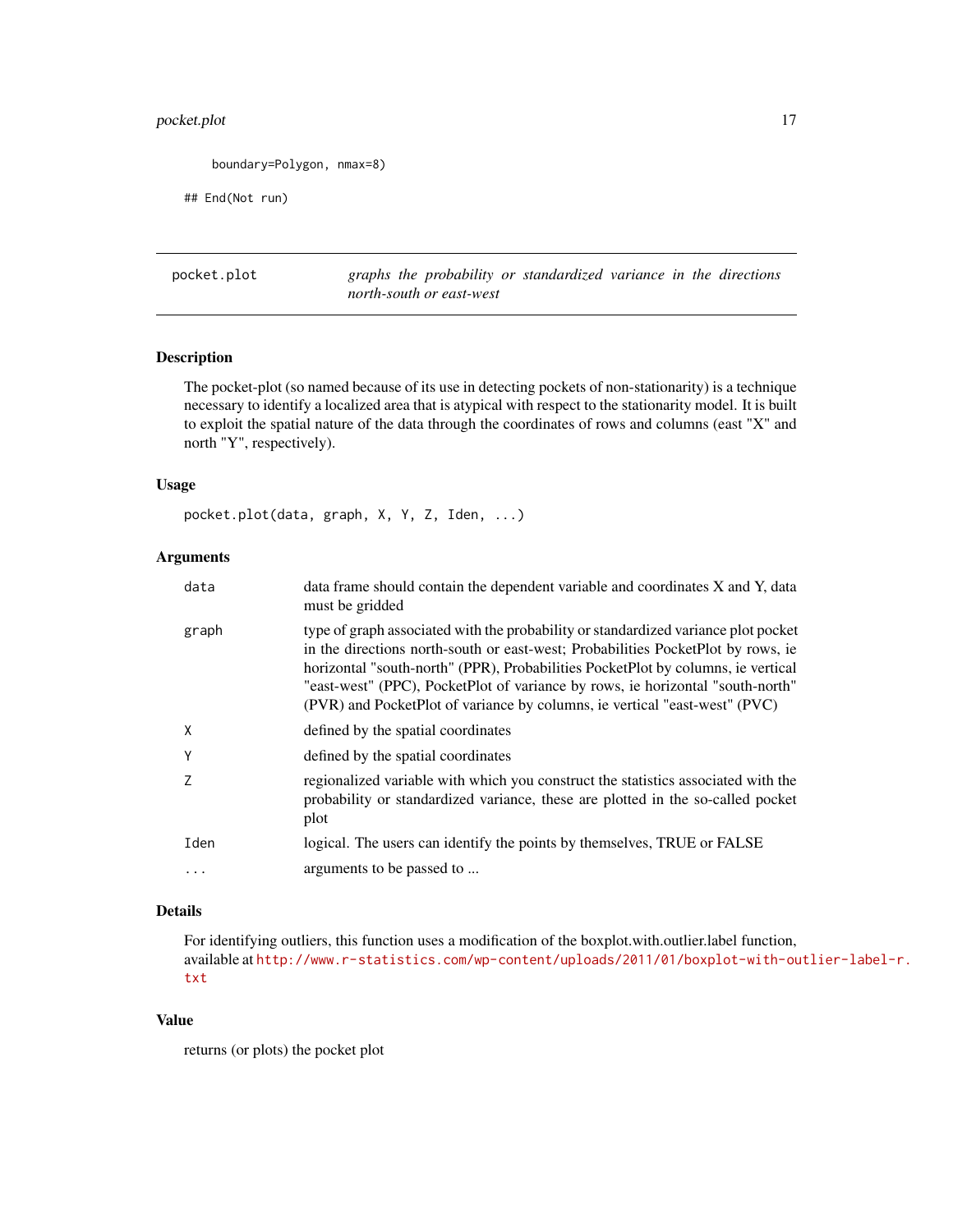#### <span id="page-17-0"></span>References

Cressie, N.A.C. 1993. *Statistics for Spatial Data*. Wiley.

Gomez, M., Hazen, K. 1970. *Evaluating sulfur and ash distribution in coal seems by statistical response surface regression analysis*. U.S. Bureau of Mines Report RI 7377.

#### Examples

```
# Core measurements (in % coal ash) at reoriented locations.
# Units on the vertical axis are % coal ash.
# These data was found in mining samples originally reported by
# Gomez and Hazen (1970), and later used by Cressie (1993).
# These data are available in the sp and gstat packages
library(gstat)
data(coalash)
plot(coalash[,1:2], type="n", xlab="x", ylab="y")
text(coalash$x,coalash$y,coalash$coalash,cex=0.6)
# Pocket plot in the north-south direction.
# Units on the vertical axis are root (% coal ash)
# Plot generated with the function pocket.plot
# Clearly rows 2, 6, and 8 are atypical
# This serves as verification that these rows are potentially problematic
# Analysis of local stationarity in probabilities of the coal in south-north direction
pocket.plot(coalash, "PPR", coalash$x, coalash$y, coalash$coalash, FALSE)
# Analysis of local stationarity in variance of the coal in south-north direction
pocket.plot(coalash, "PVR", coalash$x, coalash$y, coalash$coalash, FALSE)
# Analysis of local stationarity in probabilities of the coal in east-west direction
pocket.plot(coalash, "PPC", coalash$x, coalash$y, coalash$coalash, FALSE)
# Analysis of local stationarity in variance of the coal in east-west direction
pocket.plot(coalash, "PVC", coalash$x, coalash$y, coalash$coalash, FALSE)
```
preci *Empirical data related to rainfall*

#### Description

Empirically generated data in 10 arbitrary locations associated with the rainfall variable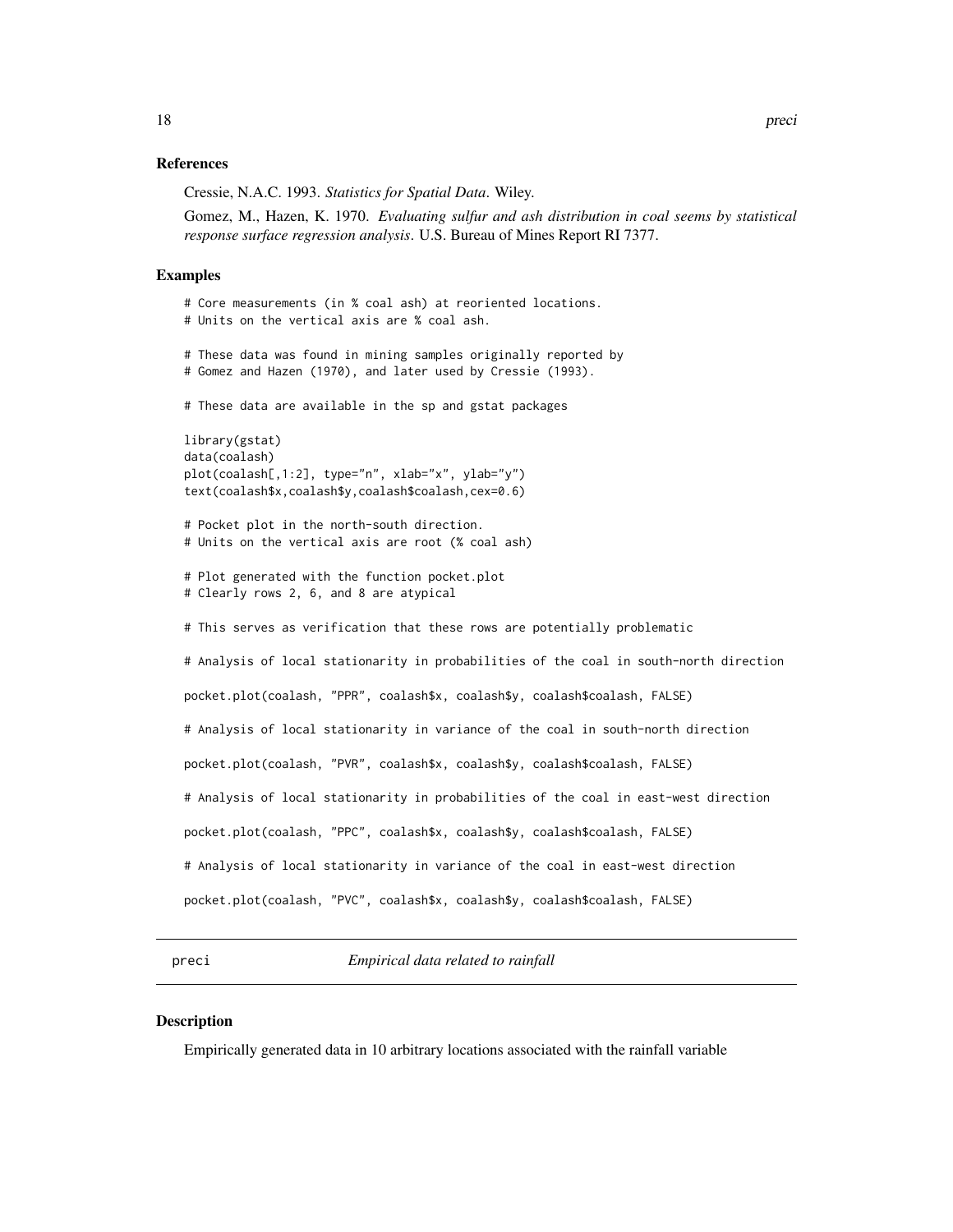<span id="page-18-0"></span>rbf 19

#### Usage

data(preci)

# Format

A data frame with 10 observations on the following 4 variables:

Obs a numeric vector; observation number

x a numeric vector; x-coordinate; unknown reference

y a numeric vector; y-coordinate; unknown reference

prec a numeric vector; the target variable

#### Examples

data(preci) summary(preci)

<span id="page-18-1"></span>rbf *gaussian, exponential, trigonometric, thin plate spline, inverse multiquadratic, and multiquadratic radial basis function prediction*

#### Description

Function for gaussian (GAU), exponential (EXPON), trigonometric (TRI), thin plate spline (TPS), completely regularized spline (CRS), spline with tension (ST), inverse multiquadratic (IM), and multiquadratic (M) radial basis function (*rbf*), where *rbf* is in a local neighbourhood

# Usage

rbf(formula, data, eta, rho, newdata, n.neigh, func)

# Arguments

| formula | formula that defines the dependent variable as a linear model of independent<br>variables; suppose the dependent variable has name z, for a <i>rbf</i> detrended use<br>$z$ ~1, for a <i>rbf</i> with trend, suppose z is linearly dependent on x and y, use the<br>formula $z^*$ x+y (linear trend). |
|---------|-------------------------------------------------------------------------------------------------------------------------------------------------------------------------------------------------------------------------------------------------------------------------------------------------------|
| data    | SpatialPointsDataFrame: should contain the dependent variable, independent<br>variables, and coordinates.                                                                                                                                                                                             |
| eta     | the optimal smoothing parameter, we recommend using the parameter found by<br>minimizing the root-mean-square prediction errors using cross-validation                                                                                                                                                |
| rho     | the optimal parameter robustness, we recommend using the parameter found<br>by minimizing the root-mean-square prediction errors using cross-validation.<br>eta and rho parameters can be optimized simultaneously, through the bobyqa<br>function from nloptr or minga packages                      |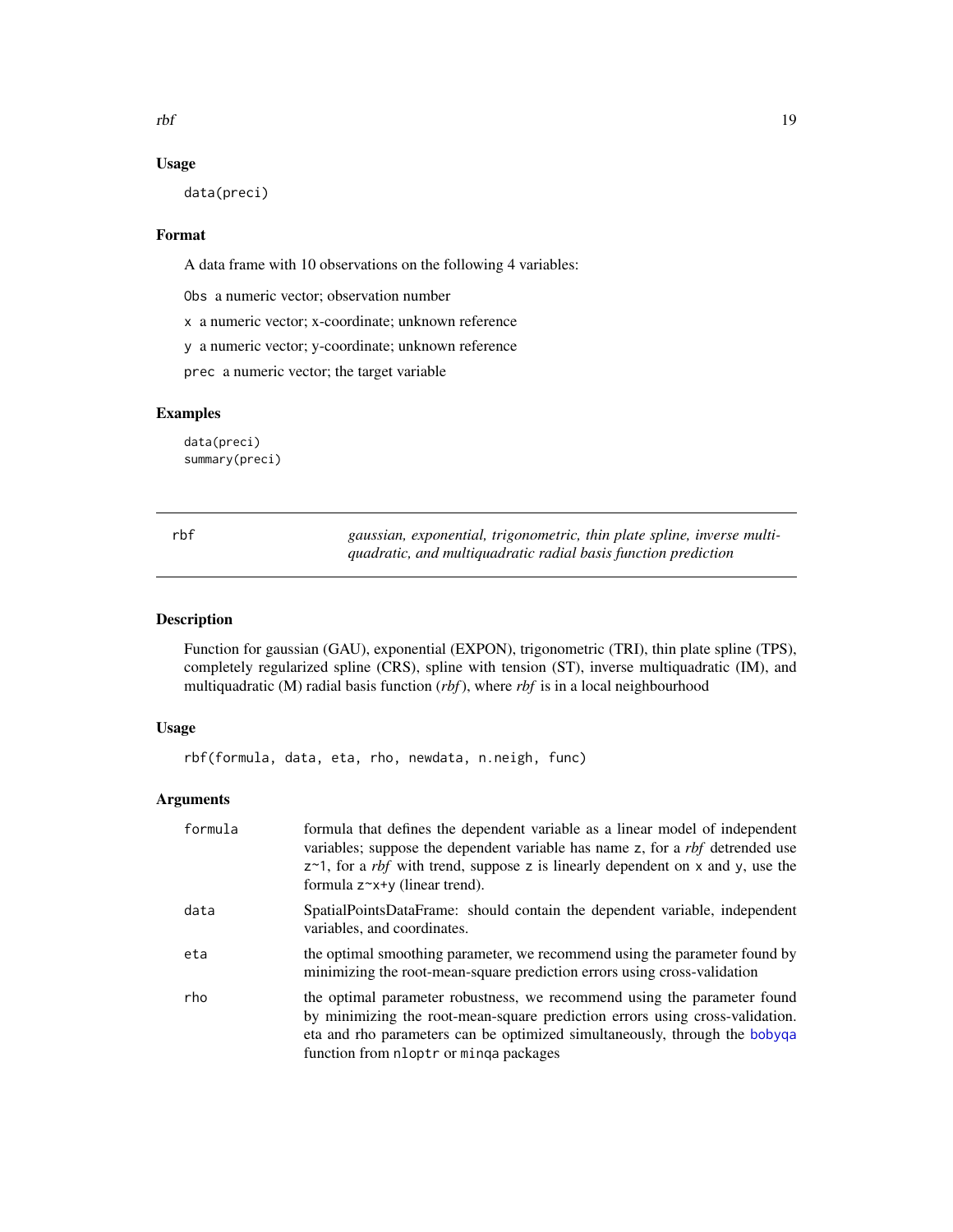<span id="page-19-0"></span>

| newdata | data frame or spatial object with prediction/simulation locations; should contain<br>attribute columns with the independent variables (if present) and (if locations is |
|---------|-------------------------------------------------------------------------------------------------------------------------------------------------------------------------|
|         | a formula) the coordinates with names, as defined in locations where you want<br>to generate new predictions                                                            |
| n.neigh | number of nearest observations that should be used for a <i>rbf</i> prediction, where<br>nearest is defined in terms of the spatial locations                           |
| func    | radial basis function model type, e.g. "GAU", "EXPON", "TRI", "TPS", "CRS",<br>"ST", "IM" and "M", are currently available                                              |

#### Details

rbf function generates individual predictions from gaussian (GAU), exponential (EXPON), trigonometric (TRI) thin plate spline (TPS), completely regularized spline (CRS), spline with tension (ST), inverse multiquadratic (IM), and multiquadratic (M) functions

# Value

Attributes columns contain coordinates, predictions, and the variance column contains NA's

# Examples

```
data(preci)
coordinates(preci) <- ~x+y
# prediction case: one point
point <- data.frame(3,4)
names(point) \leq c("x","y")
coordinates(point) <- ~x+y
rbf(prec~x+y, preci, eta=0.1460814, rho=0, newdata=point,n.neigh=10, func="TPS")
# prediction case: a grid of points
puntos<-expand.grid(x=seq(min(preci$x),max(preci$x),0.05), y=seq(min(preci$y),
max(preci$y),0.05))
coordinates(puntos) <- ~x+y
pred.rbf <- rbf(prec~x+y, preci, eta=0.1460814, rho=0, newdata=puntos, n.neigh=10, func="TPS")
coordinates(pred.rbf) = c("x", "y")gridded(pred.rbf) <- TRUE
# show prediction map
spplot(pred.rbf["var1.pred"], cuts=40, col.regions=bpy.colors(100),
main = "rainfall map TPS", key.space=list(space="right", cex=0.8))
```
rbf.cv *rbf cross validation leave-one-out*

#### Description

Generate the RMSPE value, which is given by the radial basis function with smoothing parameter eta and robustness parameter rho.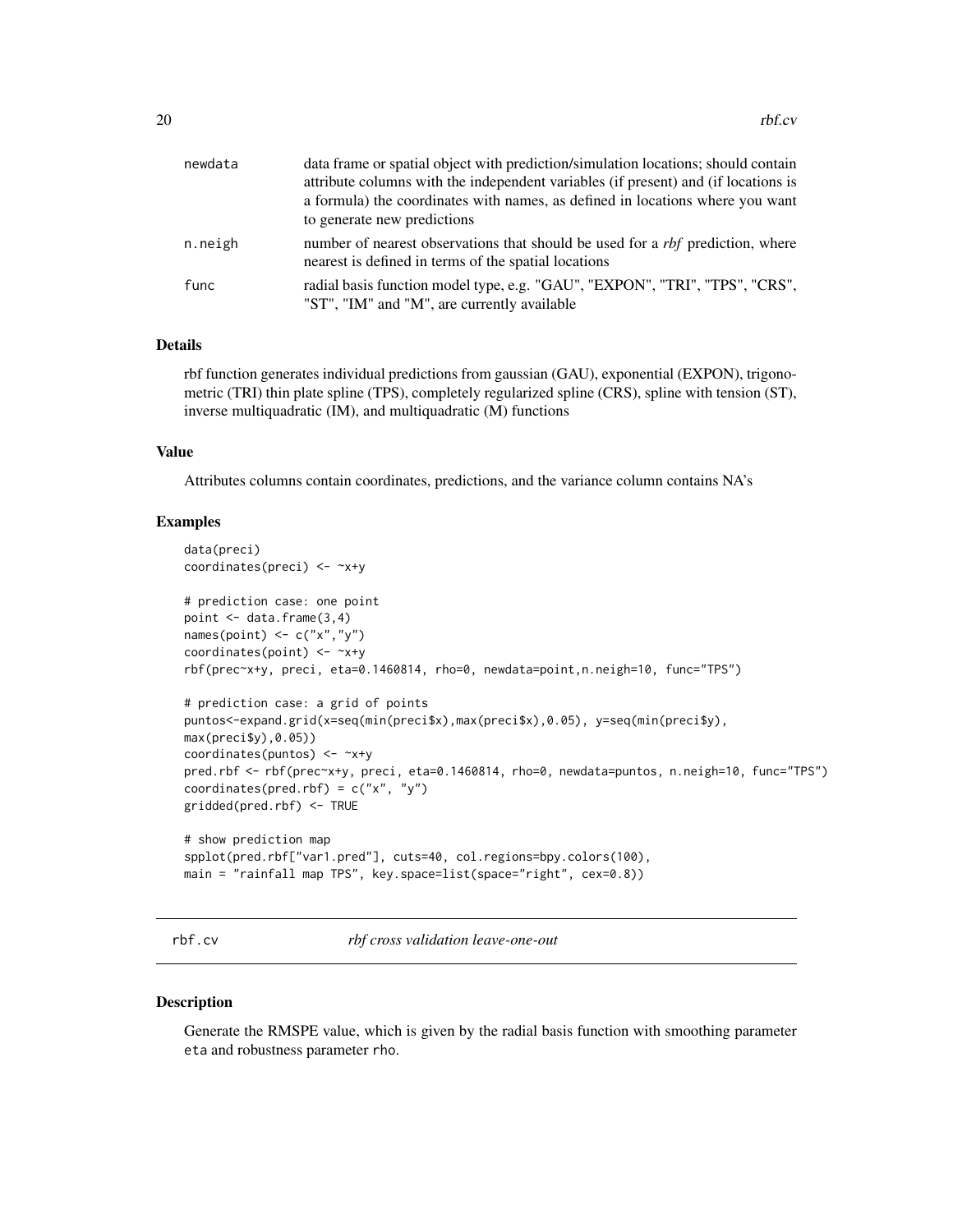#### <span id="page-20-0"></span> $\frac{1}{21}$

# Usage

rbf.cv(formula, data, eta, rho, n.neigh, func)

# Arguments

| formula | formula that defines the dependent variable as a linear model of independent<br>variables; suppose the dependent variable has name z, for a <i>rbf</i> detrended use<br>$z$ ~1, for a <i>rbf</i> with trend, suppose z is linearly dependent on x and y, use the<br>formula $z^*x+y$ (linear trend). |
|---------|------------------------------------------------------------------------------------------------------------------------------------------------------------------------------------------------------------------------------------------------------------------------------------------------------|
| data    | SpatialPointsDataFrame: should contain the dependent variable, independent<br>variables, and coordinates.                                                                                                                                                                                            |
| eta     | the optimal smoothing parameter; we recommend using the parameter found by<br>minimizing the root-mean-square prediction errors using cross-validation                                                                                                                                               |
| rho     | value of optimal robustness parameter; we recommend using the parameter<br>found by minimizing the root-mean-square prediction errors using cross-validation.<br><i>eta</i> and <i>rho</i> parameters can be optimized simultaneously, through the bobyqa<br>function from nloptr or minga packages  |
| n.neigh | number of nearest observations that should be used for a <i>rbf</i> prediction, where<br>nearest is defined in terms of the spatial locations                                                                                                                                                        |
| func    | radial basis function model type, e.g. "GAU", "EXPON", "TRI", "TPS", "CRS",<br>"ST", "IM" and "M", are currently available                                                                                                                                                                           |

#### Value

returns the RMSPE value

#### See Also

[rbf](#page-18-1)

# Examples

```
data(preci)
coordinates(preci)<-~x+y
rbf.cv(prec~1, preci, eta=0.2589, rho=0, n.neigh=9, func="M")
```

```
rbf.cv1 Generates a RMSPE value, result of cross validation leave-one-out
```
# Description

Generate the RMSPE value, which is given by the radial basis function with smoothing parameter *eta* and robustness parameter *rho*.

#### Usage

```
rbf.cv1(param, formula, data, n.neigh, func)
```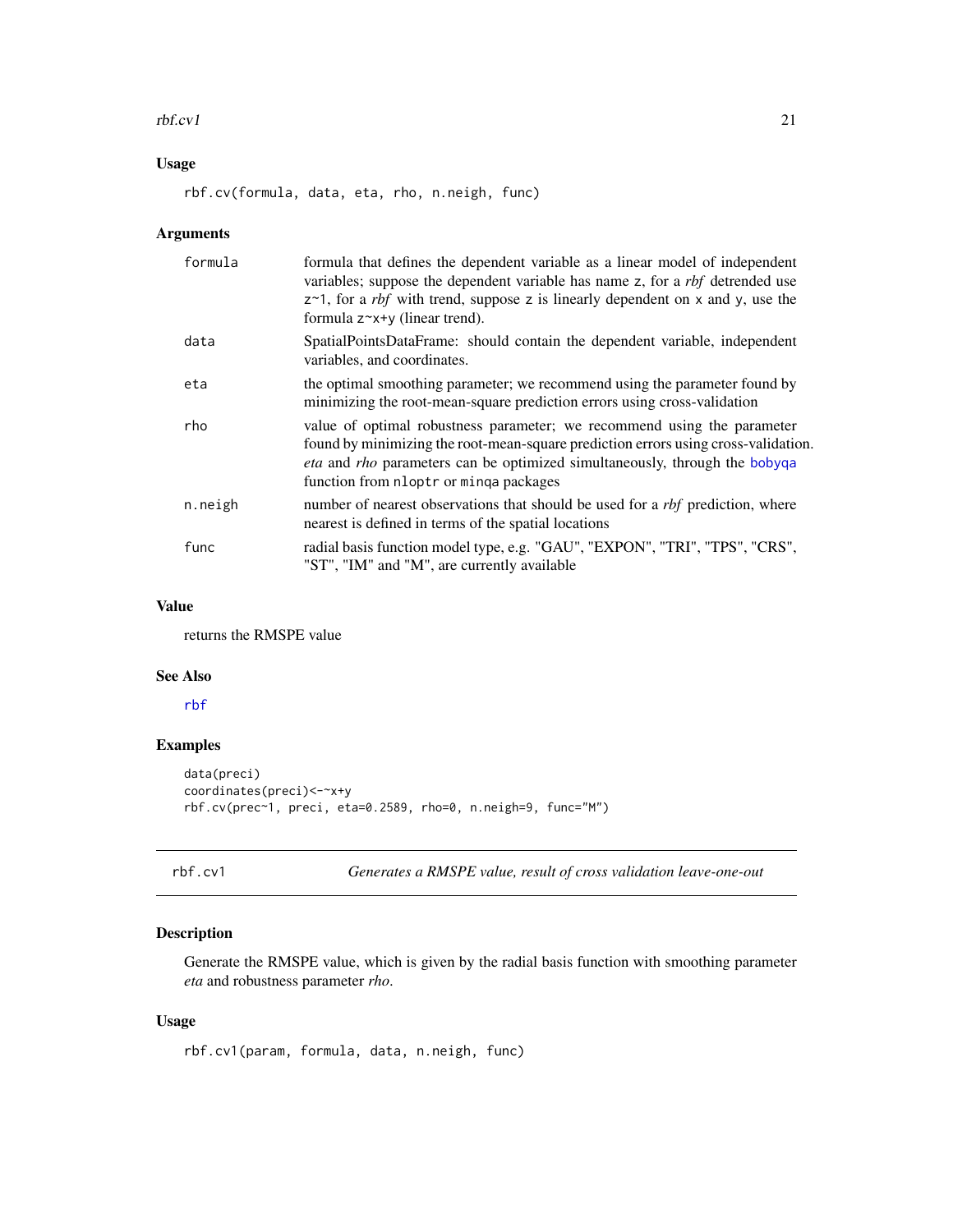# <span id="page-21-0"></span>Arguments

| param   | vector starting points (eta and rho respectively) for searching the RMSPE opti-<br>mum.                                                                                                                                                                                                                   |
|---------|-----------------------------------------------------------------------------------------------------------------------------------------------------------------------------------------------------------------------------------------------------------------------------------------------------------|
| formula | formula that defines the dependent variable as a linear model of independent<br>variables; suppose the dependent variable has name $z$ , for a rbf detrended use<br>$z \sim l$ , for a <i>rbf</i> with trend, suppose z is linearly dependent on x and y, use the<br>formula $z \sim x+y$ (linear trend). |
| data    | SpatialPointsDataFrame: should contain the dependent variable, independent<br>variables, and coordinates.                                                                                                                                                                                                 |
| n.neigh | number of nearest observations that should be used for a <i>rbf</i> prediction, where<br>nearest is defined in terms of the spatial locations                                                                                                                                                             |
| func    | radial basis function model type, e.g. "GAU", "EXPON", "TRI", "TPS", "CRS",<br>"ST", "IM" and "M", are currently available                                                                                                                                                                                |

# Value

returns the RMSPE value

#### See Also

[rbf](#page-18-1)

# Examples

```
## Not run:
data(preci)
coordinates(preci) <- ~x+y
bobyqa(c(0.5, 0.5), rbf.cv1, lower=c(1e-05,0), upper=c(2,2), formula=prec-x+y, data=preci,n.neigh=9, func="TRI")
# obtained with the optimal values previously estimated
rbf.cv1(c(0.2126191,0.1454171), prec~x+y, preci, n.neigh=9, func="TRI")
```
## End(Not run)

RBF.phi *radial basis function evaluation*

# Description

generate the value associated with radial basis functions; gaussian GAU), exponential (EXPON), trigonometric (TRI), thin plate spline (TPS), completely regularized spline (CRS), spline with tension (ST), inverse multiquadratic (IM), and multiquadratic (M)

#### Usage

```
RBF.phi(distance, eta, func)
```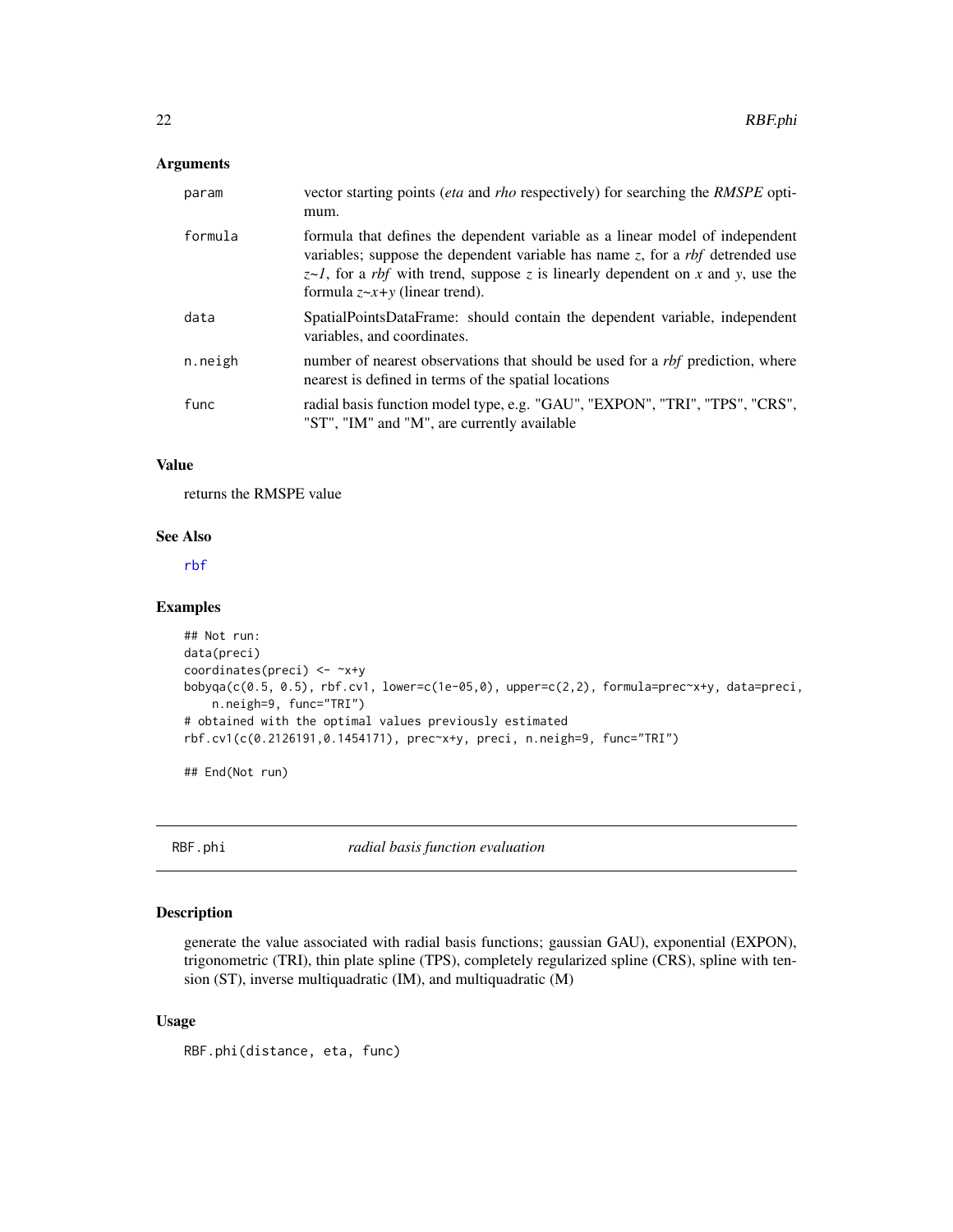#### <span id="page-22-0"></span>rbf.tcv 23

# Arguments

| distance | corresponds to the Euclidean distance between two points in space                                                          |
|----------|----------------------------------------------------------------------------------------------------------------------------|
| eta      | the optimal smoothing parameter is found by minimizing the root-mean-square<br>prediction errors using cross-validation    |
| func     | radial basis function model type, e.g. "GAU", "EXPON", "TRI", "TPS", "CRS",<br>"ST", "IM" and "M", are currently available |

# Value

value obtained from the radial basis function generated with a distance, a *eta* smoothing parameter, and a function "GAU", "EXPON", "TRI", "TPS", "CRS", "ST", "IM" or "M"

# Examples

```
data(preci)
d1 <- dist(rbind(preci[1,],preci[2,]))
RBF.phi(distance=d1, eta=0.5, func="TPS")
```
<span id="page-22-1"></span>rbf.tcv *table of rbf cross validation, leave-one-out*

# Description

Generates a table with the results of the evaluation of radial basis functions (*rbf*): gaussian (GAU), exponential (EXPON), trigonometric (TRI), thin plate spline (TPS), completely regularized spline (CRS), spline with tension (ST), inverse multiquadratic (IM), and multiquadratic (M) from the leave-one-out cross validation method.

#### Usage

rbf.tcv(formula, data, eta, rho, n.neigh, func)

# Arguments

| formula | formula that defines the dependent variable as a linear model of independent<br>variables; suppose the dependent variable has name $z$ , for a <i>rbf</i> detrended use<br>$z \sim l$ , for a <i>rbf</i> with trend, suppose z is linearly dependent on x and y, use the<br>formula $z \sim x + y$ (linear trend). |
|---------|--------------------------------------------------------------------------------------------------------------------------------------------------------------------------------------------------------------------------------------------------------------------------------------------------------------------|
| data    | SpatialPointsDataFrame: should contain the dependent variable, independent<br>variables, and coordinates.                                                                                                                                                                                                          |
| eta     | the optimal smoothing parameter; we recommend using the parameter found by<br>minimizing the root-mean-square prediction errors using cross-validation                                                                                                                                                             |
| rho     | value of optimal parameter robustness; we recommend using the parameter<br>found by minimizing the root-mean-square prediction errors using cross-validation.<br><i>eta</i> and <i>rho</i> parameters can be optimized simultaneously, through the bobyqa<br>function from nloptr or minga packages                |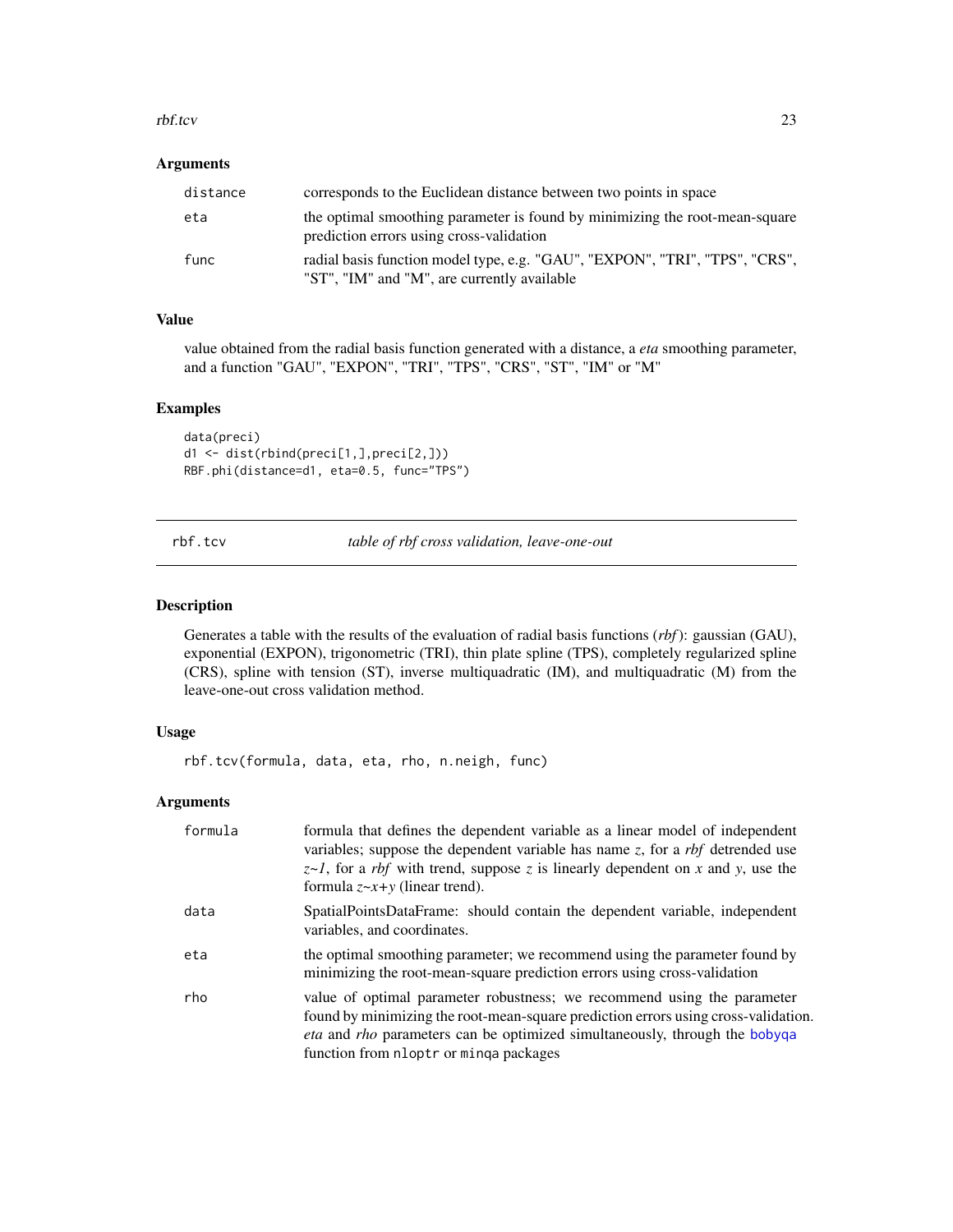<span id="page-23-0"></span>

| n.neigh | number of nearest observations that should be used for a <i>rbf</i> prediction, where<br>nearest is defined in terms of the spatial locations |
|---------|-----------------------------------------------------------------------------------------------------------------------------------------------|
| func    | radial basis function model type, e.g. "GAU", "EXPON", "TRI", "TPS", "CRS",<br>"ST", "MI" and "M", are currently available                    |

#### Details

Leave-one-out cross validation (LOOCV) visits a data point, predicts the value at that location by leaving out the observed value, and proceeds with the next data point. The observed value is left out because rbf would otherwise predict the same value

#### Value

data frame contain the data coordinates, prediction columns, observed values, residuals, the prediction variance, zscore (residual divided by standard error) which left with NA's, and the fold column which is associated to cross-validation count. Prediction columns and residuals are obtained from cross-validation data points

# See Also

[rbf](#page-18-1)

#### Examples

```
data(preci)
coordinates(preci)<-~x+y
rbf.tcv(prec~x+y, preci, eta=0.1460814, rho=0, n.neigh=9, func="TPS")
```
samplePts *sample* n *point locations in (or on) a spatial object*

#### Description

sample location points within a square area, a grid, a polygon, or on a spatial line, using regular or random sampling methods. The function spsample from the package sp is used iteratively to find exactly *n* sample locations

#### Usage

samplePts(x, n, type, ...)

#### Arguments

| Spatial object; see the sp package for details |
|------------------------------------------------|
| exact sample size                              |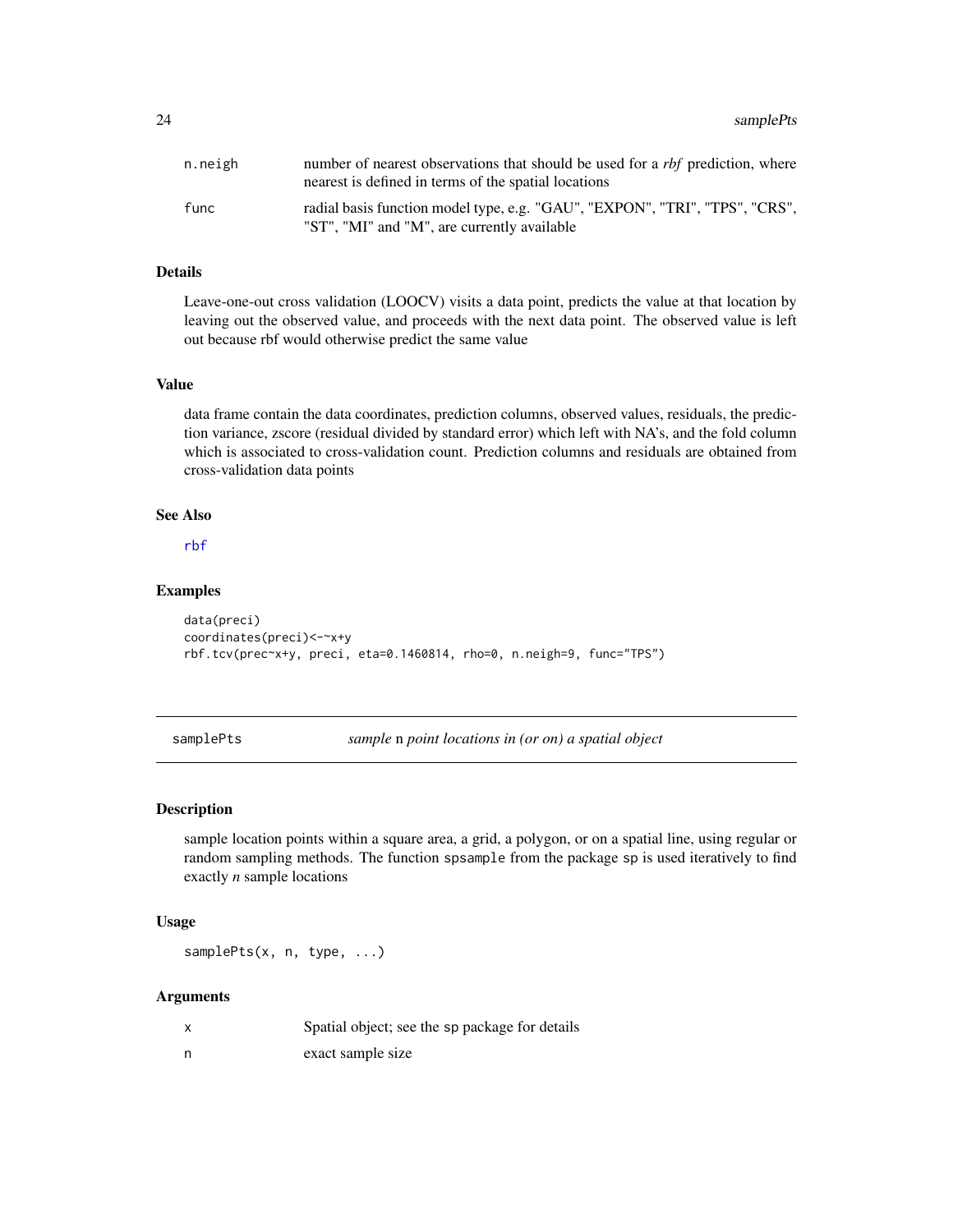# <span id="page-24-0"></span>seqPtsOptNet 25

| type     | character; "random" for completely spatial random; "regular" for regular (sys-     |
|----------|------------------------------------------------------------------------------------|
|          | tematically aligned) sampling; "stratified" for stratified random (one single ran- |
|          | dom location in each "cell"); "nonaligned" for nonaligned systematic sampling      |
|          | (nx random y coordinates, ny random x coordinates); "hexagonal" for sampling       |
|          | on a hexagonal lattice; "clustered" for clustered sampling; "Fibonacci" for Fi-    |
|          | bonacci sampling on the sphere. See the sp package for details                     |
| $\cdots$ | other arguments to be passed to spsample                                           |

# Value

an object of class [SpatialPoints-class](#page-0-0)

#### See Also

See [spsample](#page-0-0) in the sp package

# Examples

```
data(lalib)
hexPts <- samplePts(lalib, 5, "hexagonal")
plot(lalib, xlim=c(bbox(lalib)[1], bbox(lalib)[3]), ylim=c(bbox(lalib)[2],
   bbox(lalib)[4]))
plot(hexPts, add=TRUE)
## Not run:
randomPts <- samplePts(lalib, 5, "random")
plot(lalib, xlim=c(bbox(lalib)[1], bbox(lalib)[3]), ylim=c(bbox(lalib)[2],
   bbox(lalib)[4]))
plot(randomPts, add=TRUE)
## End(Not run)
```
<span id="page-24-1"></span>seqPtsOptNet *Design of optimal sampling networks through the sequential points method*

#### Description

Search for the optimum location of one additional point to be added to an initial network, minimizing the average standard error of kriging through a genetic algorithm. It takes, as input for the optimization, the minimum and maximum values of the coordinates that enclose the study area. This function uses previous samples information to direct additional sampling. The location of the new point is searched randomly.

#### Usage

```
seqPtsOptNet(formula, loc=NULL, data, fitmodel, BLUE=FALSE, n=1, prevSeqs=NULL,
popSize, generations, xmin, ymin, xmax, ymax, plotMap=FALSE, spMap=NULL, ...)
```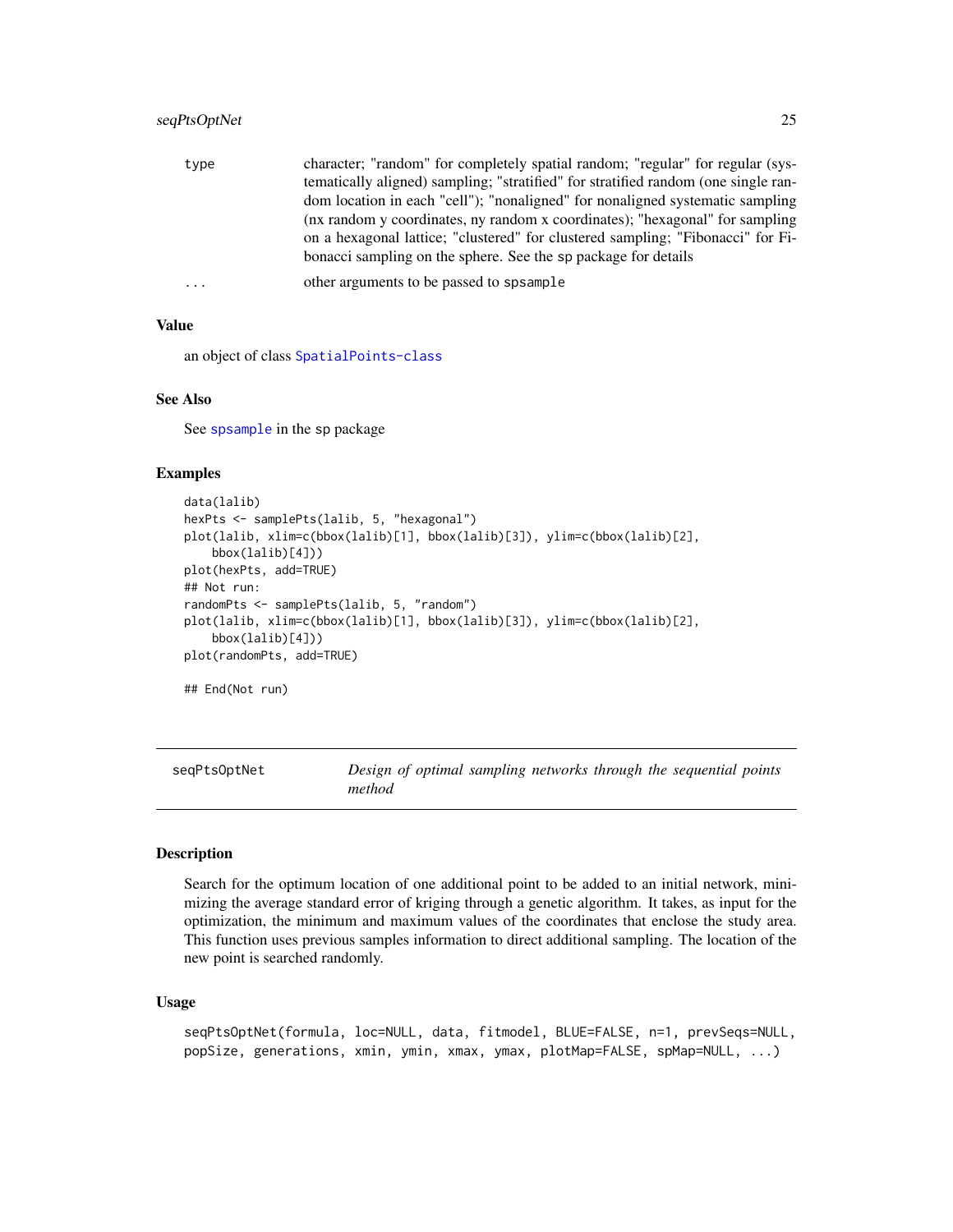# <span id="page-25-0"></span>Arguments

| formula     | formula that defines the interpolation method to be used. In this parameter, a de-<br>pendent variable is defined as a linear model of independent variables. Suppose<br>the dependent variable has name z, for ordinary and simple kriging use the for-<br>mula z~1; for simple kriging also define beta; for universal kriging, suppose z<br>is linearly dependent on $x$ and $y$ , use the formula $z^x + y$ . See the gstat package<br>for details |
|-------------|--------------------------------------------------------------------------------------------------------------------------------------------------------------------------------------------------------------------------------------------------------------------------------------------------------------------------------------------------------------------------------------------------------------------------------------------------------|
| loc         | object of class Spatial, or (deprecated) formula that defines the spatial data lo-<br>cations (coordinates) such as $-x+y$ ; see the gstat package for details                                                                                                                                                                                                                                                                                         |
| data        | data frame containing the dependent variable, independent variables, and coor-<br>dinates; see the gstat package for details                                                                                                                                                                                                                                                                                                                           |
| fitmodel    | variogram model of dependent variable (or its residuals), defined by a call to<br>vgm or fit. variogram; see the gstat package for details                                                                                                                                                                                                                                                                                                             |
| <b>BLUE</b> | logical; if TRUE return the BLUE trend estimates only, if FALSE return the<br>BLUP predictions (kriging); see predict gstat in the gstat package for de-<br>tails                                                                                                                                                                                                                                                                                      |
| n           | by default, set to 1 for the sequential points method                                                                                                                                                                                                                                                                                                                                                                                                  |
| prevSeqs    | if NULL, the function finds the first optimum sequential point. Otherwise, an<br>object of class SpatialPoints containing optimum points previously found<br>must be provided                                                                                                                                                                                                                                                                          |
| popSize     | population size; see the genalg package for details                                                                                                                                                                                                                                                                                                                                                                                                    |
| generations | number of iterations. Usually, hundreds or thousands are required. See the<br>genalg package for details                                                                                                                                                                                                                                                                                                                                               |
| xmin        | minimum $x$ -coordinate of the study area                                                                                                                                                                                                                                                                                                                                                                                                              |
| ymin        | minimum y-coordinate of the study area                                                                                                                                                                                                                                                                                                                                                                                                                 |
| xmax        | maximum $x$ -coordinate of the study area                                                                                                                                                                                                                                                                                                                                                                                                              |
| ymax        | maximum y-coordinate of the study area                                                                                                                                                                                                                                                                                                                                                                                                                 |
| plotMap     | logical; if TRUE, the optimized spatial locations of additional points are plotted                                                                                                                                                                                                                                                                                                                                                                     |
| spMap       | an object of class Spatial; it must be provided if plotMap is set to TRUE                                                                                                                                                                                                                                                                                                                                                                              |
|             | other arguments to be passed to gstat or rbga                                                                                                                                                                                                                                                                                                                                                                                                          |

# Value

an object of class rbga containing the population and the evaluation of the objective function for each chromosome in the last generation, the best and mean evaluation value in each generation, and additional information

# References

Santacruz, A., Rubiano, Y., Melo, C., 2014. *Evolutionary optimization of spatial sampling networks designed for the monitoring of soil carbon*. In: Hartemink, A., McSweeney, K. (Eds.). *Soil Carbon. Series: Progress in Soil Science*. (pp. 77-84). Springer. [\[link\]](http://link.springer.com/chapter/10.1007/978-3-319-04084-4_8)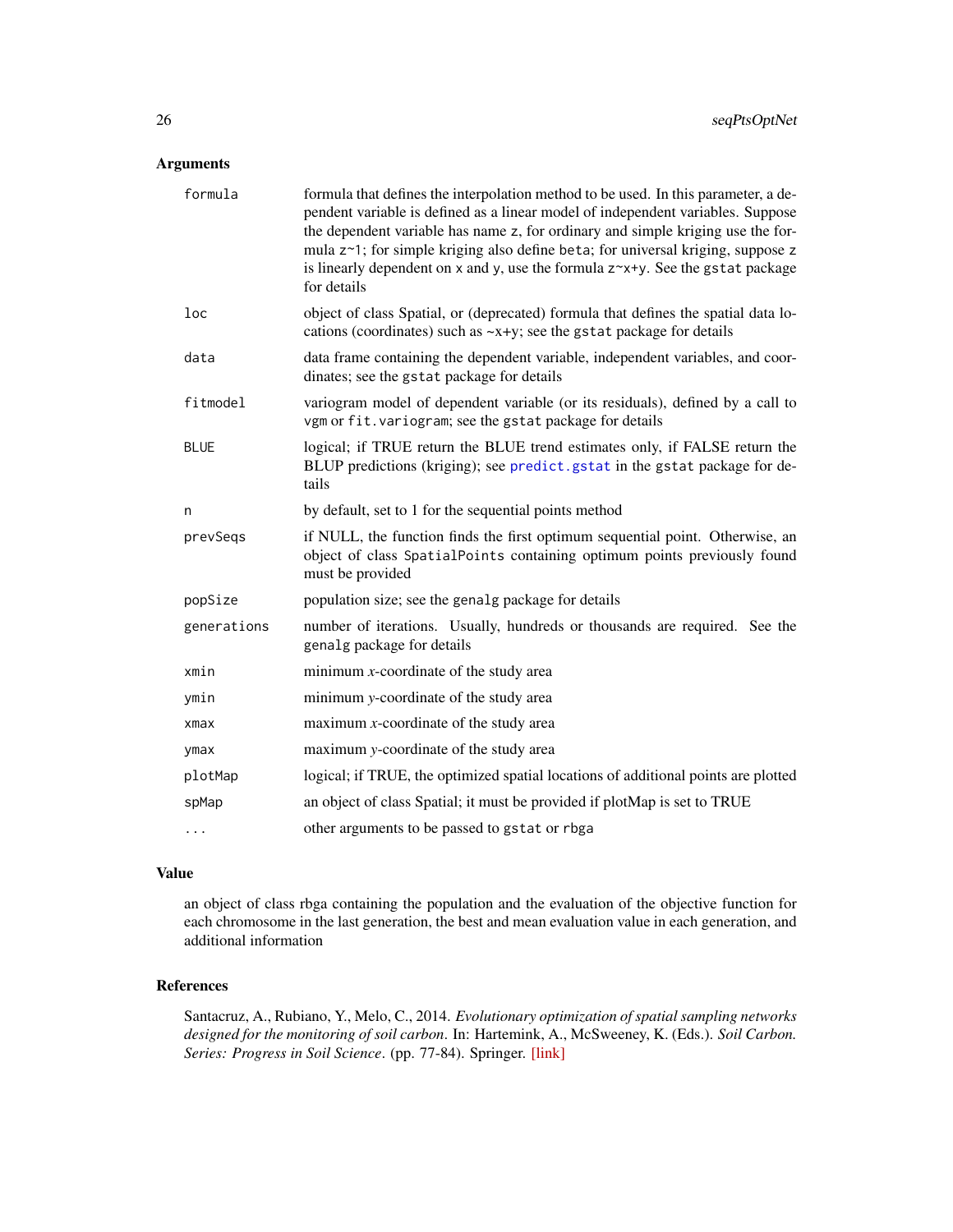<span id="page-26-0"></span>Santacruz, A., 2011. *Evolutionary optimization of spatial sampling networks. An application of genetic algorithms and geostatistics for the monitoring of soil organic carbon*. Editorial Académica Española. 183 p. ISBN: 978-3-8454-9815-7 (In Spanish) [\[link\]](http://www.amazon.com/Optimizaci�n-evolutiva-redes-espaciales-muestreo/dp/3845498153/)

Delmelle, E., 2005. *Optimization of second-phase spatial sampling using auxiliary information*. Ph.D. Thesis, Dept. Geography, State University of New York, Buffalo, NY.

#### See Also

See [rbga](#page-0-0) in the genalg package and [krige](#page-0-0) in the gstat package

```
## Not run:
## Load data
data(COSha10)
data(COSha10map)
data(lalib)
## Calculate the sample variogram for data, generate the variogram model and
## fit ranges and/or sills from the variogram model to the sample variogram
ve <- variogram(CorT~ 1, loc=~x+y, data=COSha10, width = 230.3647)
PSI <- 0.0005346756; RAN <- 1012.6411; NUG <- 0.0005137079
m.esf <- vgm(PSI, "Sph", RAN, NUG)
(m.f.esf <- fit.variogram(ve, m.esf))
## Optimize the location of the first additional point
## Only 15 generations are evaluated in this example (using ordinary kriging)
## Users can visualize how the location of the additional point is optimized
## if plotMap is set to TRUE
old.par <- par(no.readonly = TRUE)
par(ask=FALSE)
optpt <- seqPtsOptNet(CorT~ 1, loc=~x+y, COSha10, m.f.esf, popSize=30,
    generations=15, xmin=bbox(lalib)[1], ymin=bbox(lalib)[2], xmax=bbox(lalib)[3],
    ymax=bbox(lalib)[4], plotMap=TRUE, spMap=lalib)
par(old.par)
## Summary of the genetic algorithm results
summary(optpt, echo=TRUE)
## Graph of best and mean evaluation value of the objective function
## (average standard error) along generations
plot(optpt)
## Find and plot the best set of additional points (best chromosome) in
## the population in the last generation
(bnet1 <- bestnet(optpt))
l1 = list("sp.polygons", lalib)
l2 = list("sp.points", bent1, col="green", pch="*", cex=5)spplot(COSha10map, "var1.pred", main="Location of the optimized point",
    col.regions=bpy.colors(100), scales = list(draw =TRUE), xlab ="East (m)",
   ylab = "North (m)", sp.layout=list(11,12))
```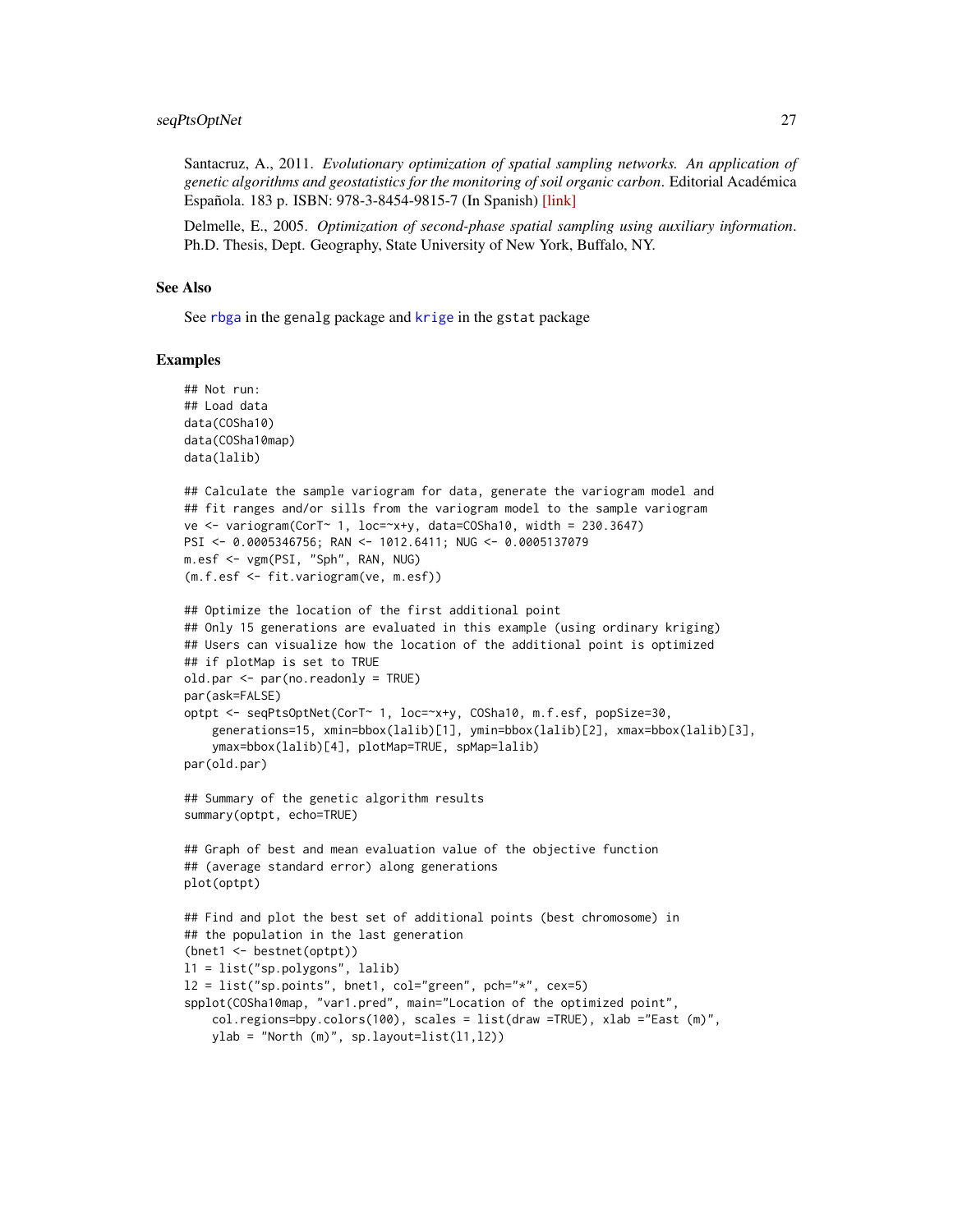```
## Average standard error of the optimized sequential point
 min(optpt$evaluations)
 ## Optimize the location of the second sequential point, taking into account
 ## the first one
 plot(lalib)
 old.par <- par(no.readonly = TRUE)
 par(ask=FALSE)
 optpt2 <- seqPtsOptNet(CorT~ 1, loc=~x+y, COSha10, m.f.esf, prevSeqs=bnet1,
     popSize=30, generations=15, xmin=bbox(lalib)[1], ymin=bbox(lalib)[2],
     xmax=bbox(lalib)[3], ymax=bbox(lalib)[4], plotMap=TRUE, spMap=lalib)
 par(old.par)
 ## Find the second optimal sequential point and use it, along with the first
 ## one, to find another optimal sequential point, and so on iteratively
 bnet2 <- bestnet(optpt2)
 bnet <- rbind(bnet1, bnet2)
 old.par <- par(no.readonly = TRUE)
 par(ask=FALSE)
 optpt3 <- seqPtsOptNet(CorT~ 1, loc=~x+y, COSha10, m.f.esf, prevSeqs=bnet,
     popSize=30, generations=25, xmin=bbox(lalib)[1], ymin=bbox(lalib)[2],
     xmax=bbox(lalib)[3], ymax=bbox(lalib)[4], plotMap=TRUE, spMap=lalib)
 par(old.par)
 ## End(Not run)
 ## Multivariate prediction is also enabled:
 ## Not run:
 ve <- variogram(CorT~ DA10, loc=~x+y, data=COSha10, width = 230.3647)
 (m.f.esf <- fit.variogram(ve, m.esf))
 optptMP <- seqPtsOptNet(CorT~ DA10, loc=~x+y, COSha10, m.f.esf, popSize=30,
     generations=25, xmin=bbox(lalib)[1], ymin=bbox(lalib)[2], xmax=bbox(lalib)[3],
     ymax=bbox(lalib)[4], plotMap=TRUE, spMap=lalib)
 ## End(Not run)
simPtsOptNet Design of optimal sampling networks through the simultaneous points
```
#### <span id="page-27-1"></span>Description

Search for an optimum set of simultaneous additional points to an initial network that minimize the average standard error of kriging, using a genetic algorithm. It takes, as input for the optimization, the minimum and maximum values of the coordinates that enclose the study area. This function uses previous samples information to direct additional sampling for minimum average standard error. The algorithm generates random sampling schemes.

*method*

<span id="page-27-0"></span>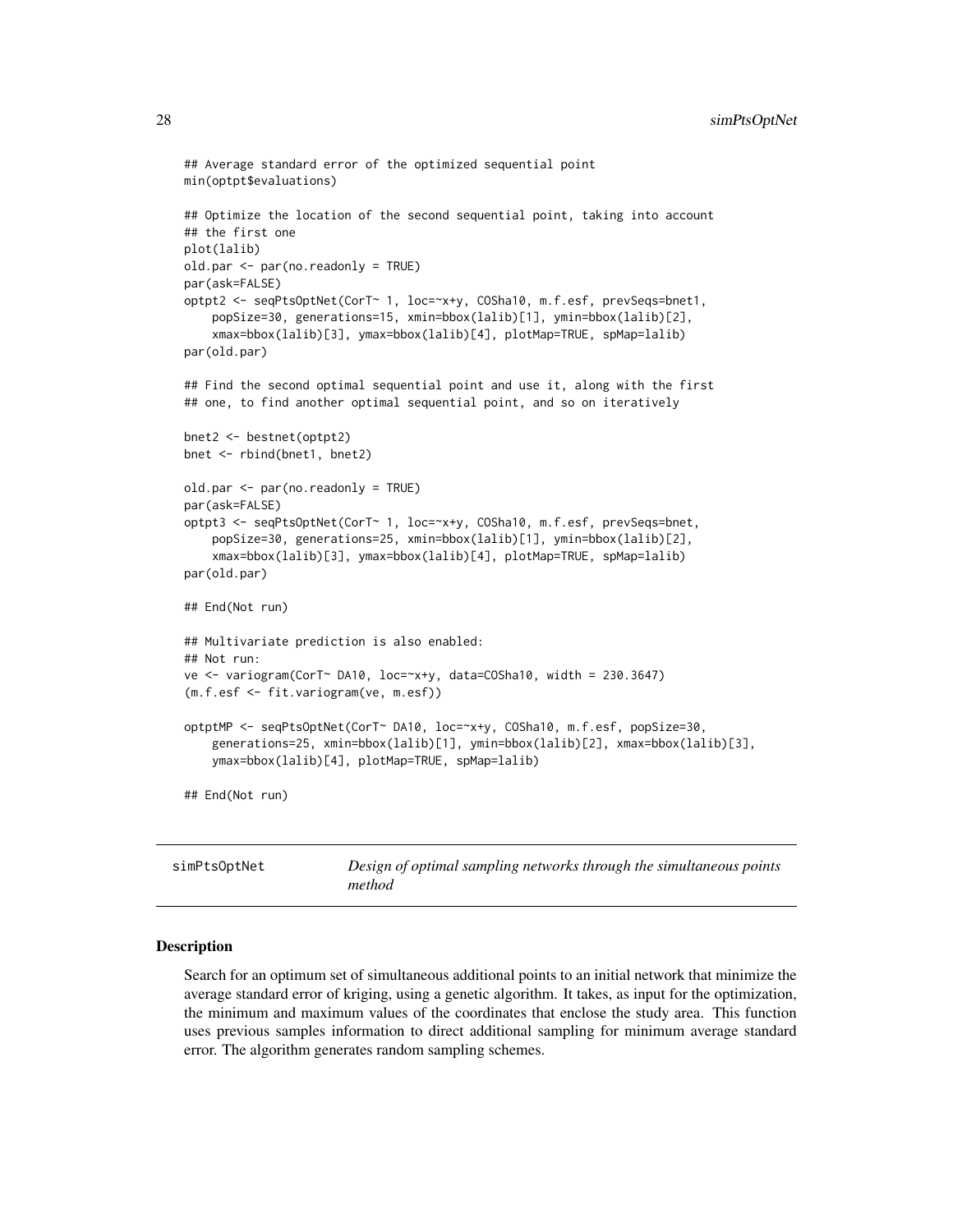# <span id="page-28-0"></span>simPtsOptNet 29

# Usage

simPtsOptNet(formula, loc=NULL, data, fitmodel, BLUE=FALSE, n, popSize, generations, xmin, ymin, xmax, ymax, plotMap=FALSE, spMap=NULL, ...)

#### Arguments

| formula     | formula that defines the interpolation method to be used. In this parameter, a de-<br>pendent variable is defined as a linear model of independent variables. Suppose<br>the dependent variable has name z, for ordinary and simple kriging use the for-<br>mula z~1; for simple kriging also define beta; for universal kriging, suppose z<br>is linearly dependent on $x$ and $y$ , use the formula $z^x + y$ . See the gstat package<br>for details |
|-------------|--------------------------------------------------------------------------------------------------------------------------------------------------------------------------------------------------------------------------------------------------------------------------------------------------------------------------------------------------------------------------------------------------------------------------------------------------------|
| loc         | object of class Spatial, or (deprecated) formula that defines the spatial data lo-<br>cations (coordinates) such as $-x+y$ ; see the gstat package for details                                                                                                                                                                                                                                                                                         |
| data        | data frame containing the dependent variable, independent variables, and coor-<br>dinates; see the gstat package for details                                                                                                                                                                                                                                                                                                                           |
| fitmodel    | variogram model of dependent variable (or its residuals), defined by a call to<br>vgm or fit. variogram; see the gstat package for details                                                                                                                                                                                                                                                                                                             |
| <b>BLUE</b> | logical; if TRUE return the BLUE trend estimates only, if FALSE return the<br>BLUP predictions (kriging); see predict.gstat in the gstat package for de-<br>tails                                                                                                                                                                                                                                                                                      |
| n           | number of additional points to be added to the original network                                                                                                                                                                                                                                                                                                                                                                                        |
| popSize     | population size; see the genalg package for details                                                                                                                                                                                                                                                                                                                                                                                                    |
| generations | number of iterations. Usually, hundreds or thousands are required. See the<br>genalg package for details                                                                                                                                                                                                                                                                                                                                               |
| xmin        | minimum $x$ -coordinate of the study area                                                                                                                                                                                                                                                                                                                                                                                                              |
| ymin        | minimum y-coordinate of the study area                                                                                                                                                                                                                                                                                                                                                                                                                 |
| $x$ ma $x$  | maximum $x$ -coordinate of the study area                                                                                                                                                                                                                                                                                                                                                                                                              |
| ymax        | maximum y-coordinate of the study area                                                                                                                                                                                                                                                                                                                                                                                                                 |
| plotMap     | logical; if TRUE, the optimized spatial locations of additional points are plotted                                                                                                                                                                                                                                                                                                                                                                     |
| spMap       | an object of class Spatial; it must be provided if plotMap is set to TRUE                                                                                                                                                                                                                                                                                                                                                                              |
| $\cdots$    | other arguments to be passed to gstat or rbga                                                                                                                                                                                                                                                                                                                                                                                                          |

#### Value

an object of class rbga containing the population and the evaluation of the objective function for each chromosome in the last generation, the best and mean evaluation value in each generation, and additional information

# References

Santacruz, A., Rubiano, Y., Melo, C., 2014. *Evolutionary optimization of spatial sampling networks designed for the monitoring of soil carbon*. In: Hartemink, A., McSweeney, K. (Eds.). *Soil Carbon. Series: Progress in Soil Science*. (pp. 77-84). Springer. [\[link\]](http://link.springer.com/chapter/10.1007/978-3-319-04084-4_8)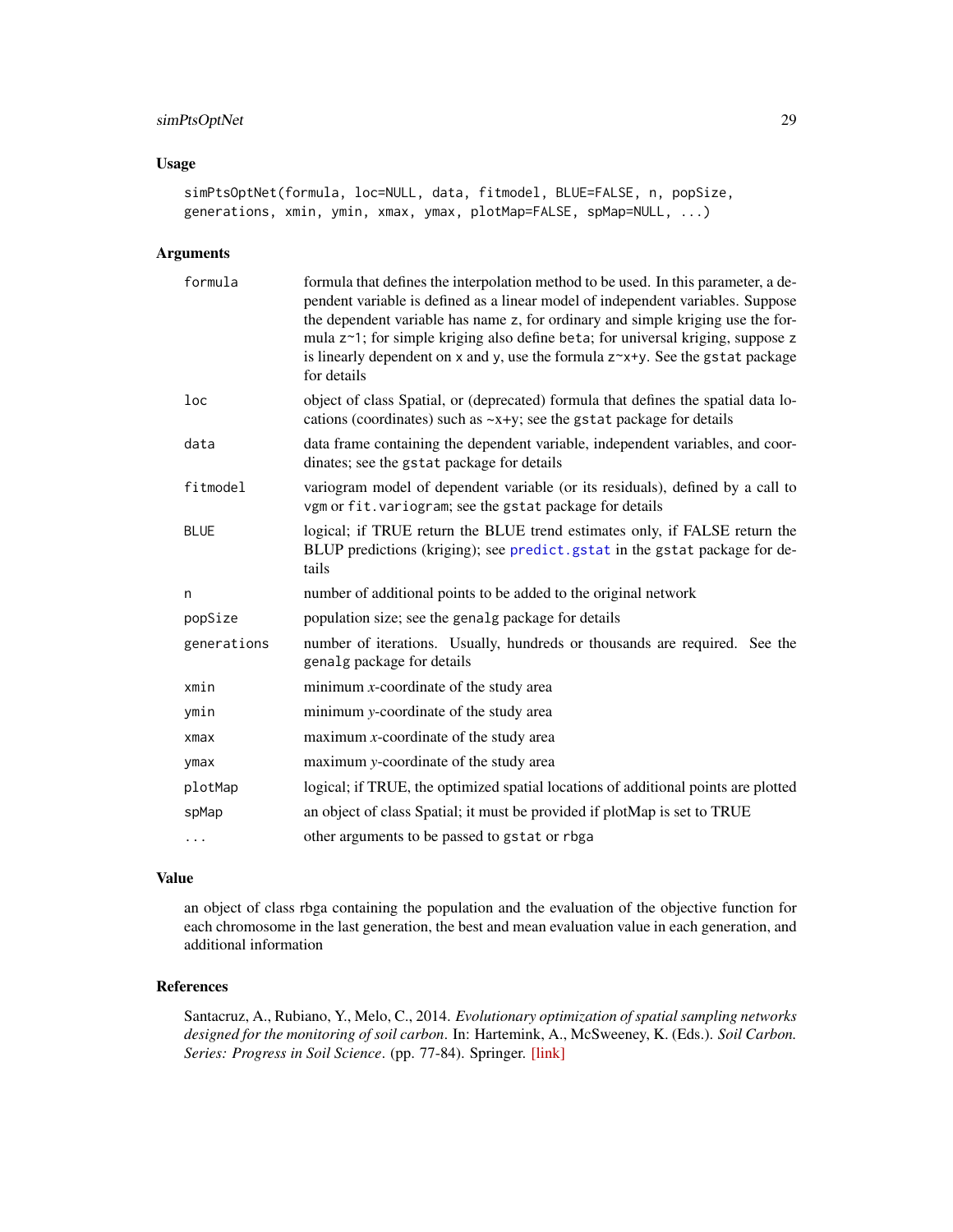Santacruz, A., 2011. *Evolutionary optimization of spatial sampling networks. An application of genetic algorithms and geostatistics for the monitoring of soil organic carbon*. Editorial Académica Española. 183 p. ISBN: 978-3-8454-9815-7 (In Spanish) [\[link\]](http://www.amazon.com/Optimizaci�n-evolutiva-redes-espaciales-muestreo/dp/3845498153/)

Delmelle, E., 2005. *Optimization of second-phase spatial sampling using auxiliary information*. Ph.D. Thesis, Dept. Geography, State University of New York, Buffalo, NY.

#### See Also

See [rbga](#page-0-0) in the genalg package and [krige](#page-0-0) in the gstat package

```
## Not run:
## Load data
data(COSha30)
data(COSha30map)
data(lalib)
## Calculate the sample variogram for data, generate the variogram model and
## fit ranges and/or sills from the variogram model to the sample variogram
ve <- variogram(CorT~ 1, loc=~x+y, data=COSha30, width = 236.0536)
PSI <- 0.0001531892; RAN <- 1031.8884; NUG <- 0.0001471817
m.esf <- vgm(PSI, "Sph", RAN, NUG)
(m.f.esf <- fit.variogram(ve, m.esf))
## Number of additional points to be added to the network
npoints <- 5
## Optimize the location of the additional points
## Only 20 generations are evaluated in this example (using ordinary kriging)
## Users can visualize how the location of the additional points is optimized
## if plotMap is set to TRUE
old.par <- par(no.readonly = TRUE)
par(ask=FALSE)
optnets <- simPtsOptNet(CorT~ 1, loc=~x+y, COSha30, m.f.esf, n=npoints,
    popSize=30, generations=20, xmin=bbox(lalib)[1], ymin=bbox(lalib)[2],
    xmax=bbox(lalib)[3], ymax=bbox(lalib)[4], plotMap=TRUE, spMap=lalib)
par(old.par)
## Summary of the genetic algorithm results
summary(optnets, echo=TRUE)
## Graph of best and mean evaluation value of the objective function
## (average standard error) along generations
plot(optnets)
## Find and plot the best set of additional points (best chromosome) in
## the population in the last generation
(bnet <- bestnet(optnets))
l1 = list("sp.polygons", lalib)
12 = list("sp.points", bnet, col="green", pch="*", cex=5)spplot(COSha30map, "var1.pred", main="Location of the optimized points",
```
<span id="page-29-0"></span>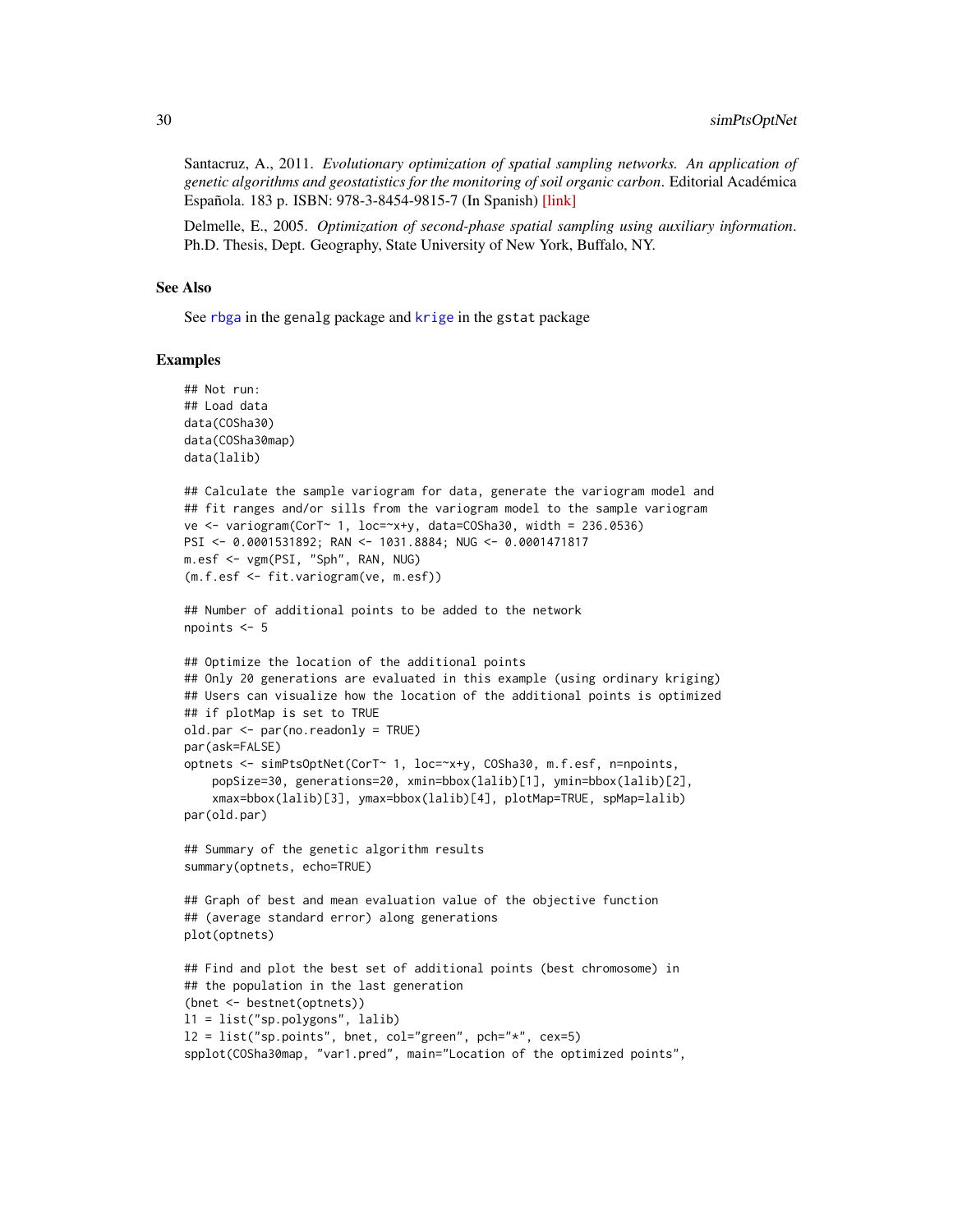# simPtsOptNet 31

```
col.regions=bpy.colors(100), scales = list(draw =TRUE), xlab ="East (m)",
   ylab = "North (m)", sp.layout=list(l1,l2))
## Average standard error of the optimized additional points
min(optnets$evaluations)
## End(Not run)
## Multivariate prediction is also enabled:
## Not run:
ve <- variogram(CorT~ DA30, loc=~x+y, data=COSha30, width = 236.0536)
(m.f.esf <- fit.variogram(ve, m.esf))
optnetsMP <- simPtsOptNet(CorT~ DA30, loc=~x+y, COSha30, m.f.esf, n=npoints,
    popSize=30, generations=25, xmin=bbox(lalib)[1], ymin=bbox(lalib)[2],
    xmax=bbox(lalib)[3], ymax=bbox(lalib)[4], plotMap=TRUE, spMap=lalib)
## End(Not run)
```